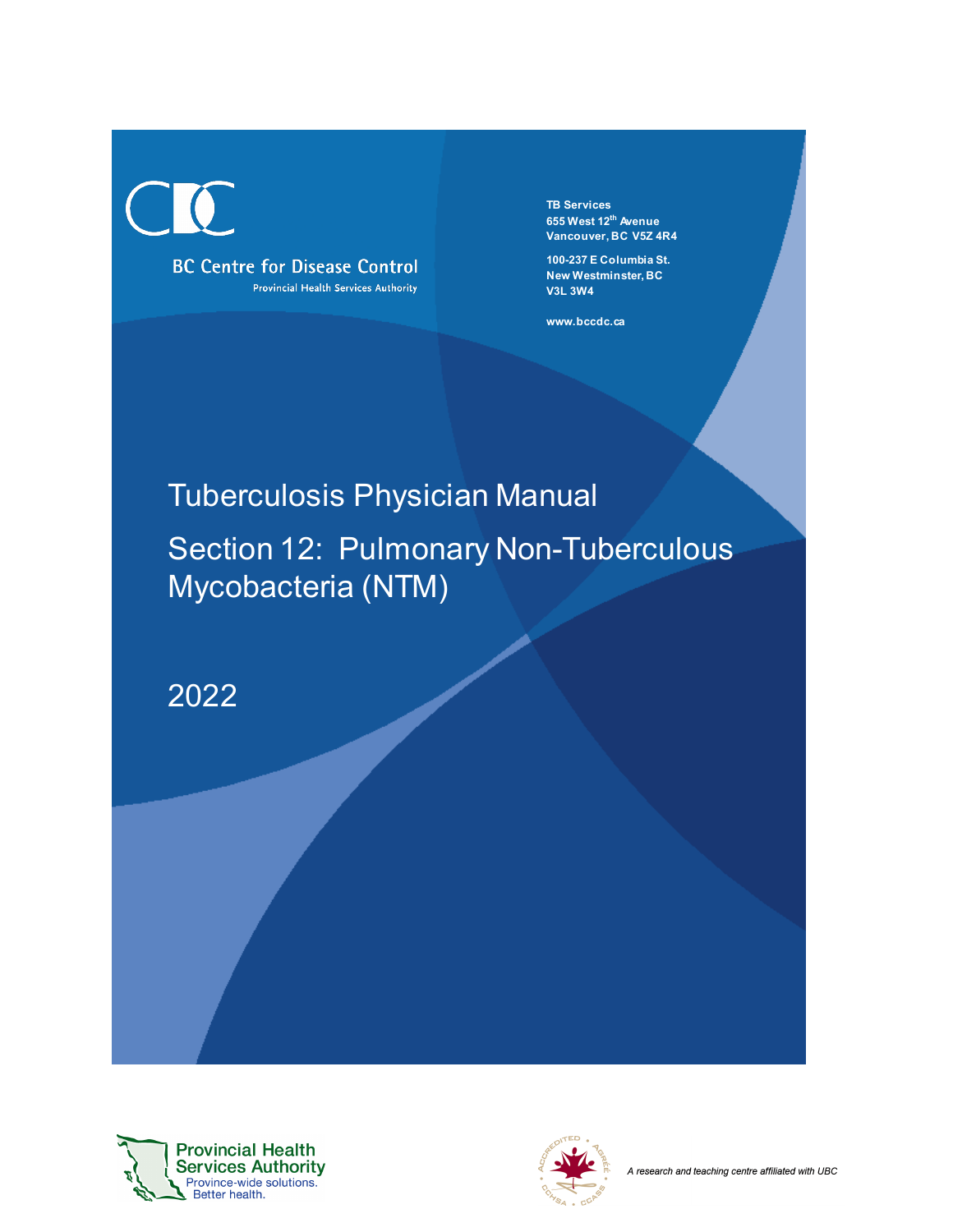# **Table of Contents**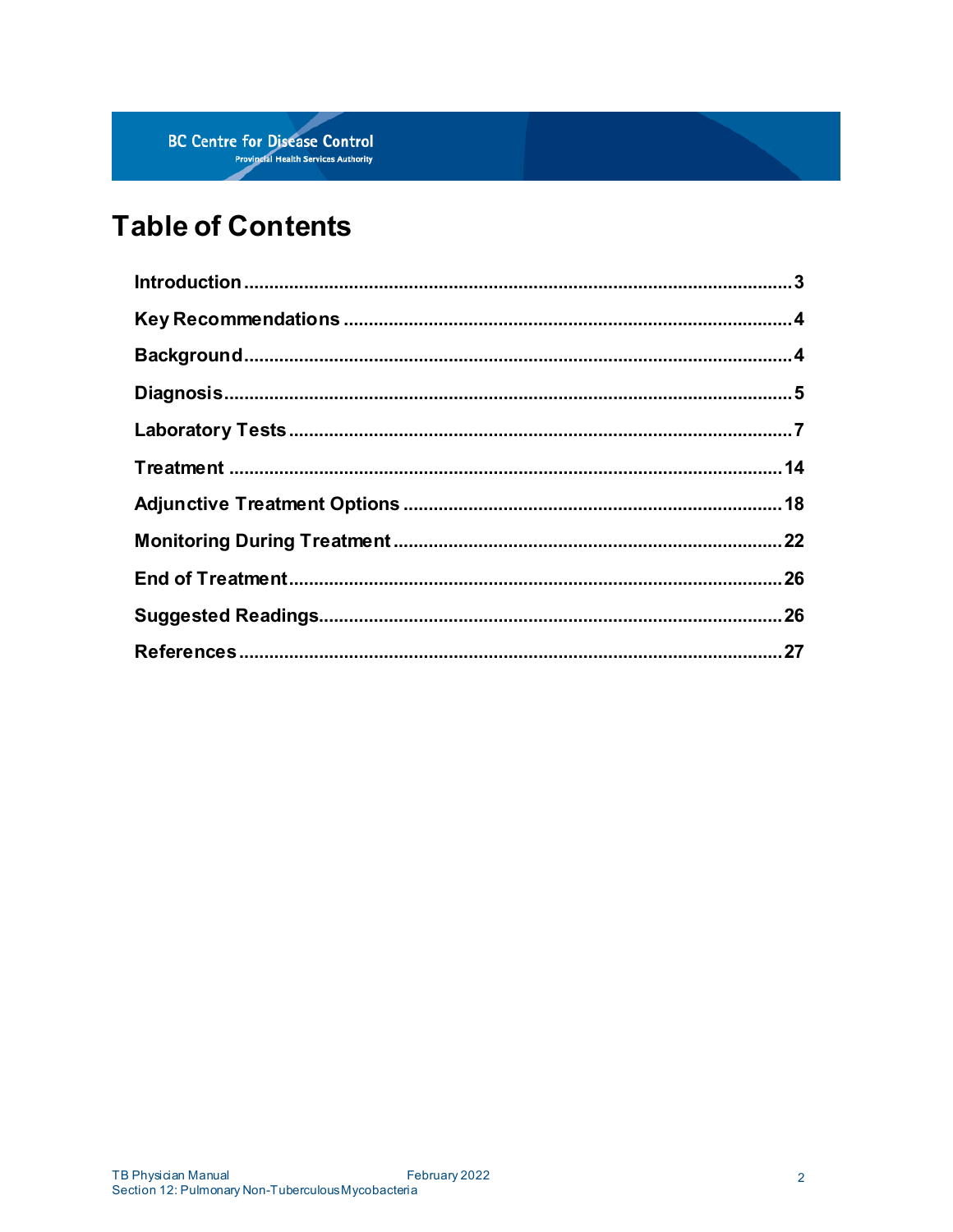#### <span id="page-2-0"></span>**Introduction**

This section of the BC Centre for Disease Control (BCCDC) tuberculosis (TB) physician manual:

- 1. Supports the care of pulmonary Non-Tuberculous Mycobacteria (NTM) patients by outlining care pathways.
- 2. Is a resource for BC physicians managing the care of patients with pulmonary NTM in outpatient clinics.

The current care model for NTM patients in BC is in evolution as Provincial TB Services are no longer accepting new NTM client referrals at the BCCDC TB clinics. However, TB Services physicians are able provide support with NTM management upon request. Please refer to the updated [BCCDC](http://www.bccdc.ca/resource-gallery/Documents/Guidelines%20and%20Forms/Guidelines%20and%20Manuals/TB/Clinic_Referral_NTM%20to%20TBS.pdf) NTM Referral Form.

Many NTM patients require coordinated, multi-disciplinary expert care. For example, pediatric patients are managed exclusively through BC Children's Hospital. Adult Cystic Fibrosis patients are managed at St. Paul's Hospital, and the Transplant Infectious Disease physicians support the management of NTM disease in solid organ and bone marrow transplant. Many other subspecialty physicians manage their NTM patients in their outpatient clinics in the Lower Mainland and beyond. Any BC physician who wishes to establish their patient on NTM therapy is encouraged to do so.

<span id="page-2-2"></span>If there is a need for BCCDC [Pharmacy](http://www.bccdc.ca/health-professionals/professional-resources/vaccine-pharmacy-services) Services to supply medications, the referring physician can fax a copy of the requested prescription to (604) 707-2583. Currently, some NTM medications (e.g. rifampin, ethambutol) are provided free of charge to the patient by the BCCDC Pharmacy, but this is subject to change. Macrolides are not provided to the patients from the provincial pharmacy and must be purchased independently.

Prescription requests will be entered into Panorama (subject to change) and medications will be supplied for pill pick up or shipping through the BCCDC pharmacy. All care and follow-up is at the discretion of the most responsible provider (MRP). The only role of the BCCDC TB physician is to facilitate the prescription as need be and clearly outline the follow-up plan in a physician's note (e.g. "Dr. X will be managing all clinical and biochemical monitoring of this patient. TB Services is only involved in medication access. A prescription has been entered into Panorama"). TB Services and the Provincial Pharmacy are exploring ways to further streamline this process to optimize access to medications and limit delays in treatment starts.

<span id="page-2-1"></span>Patients not actively on treatment for pulmonary NTM disease are being discharged from TB Services back to the care of the referring provider or MRP. The TB Clinic does not have the capacity to follow NTM patients long term off treatment (e.g. repeat CT scanning, surveillance sputum etc). In the future, the role of the BCCDC and care pathways for NTM patients in BC will change again with the creation of a much needed provincial NTM Clinic.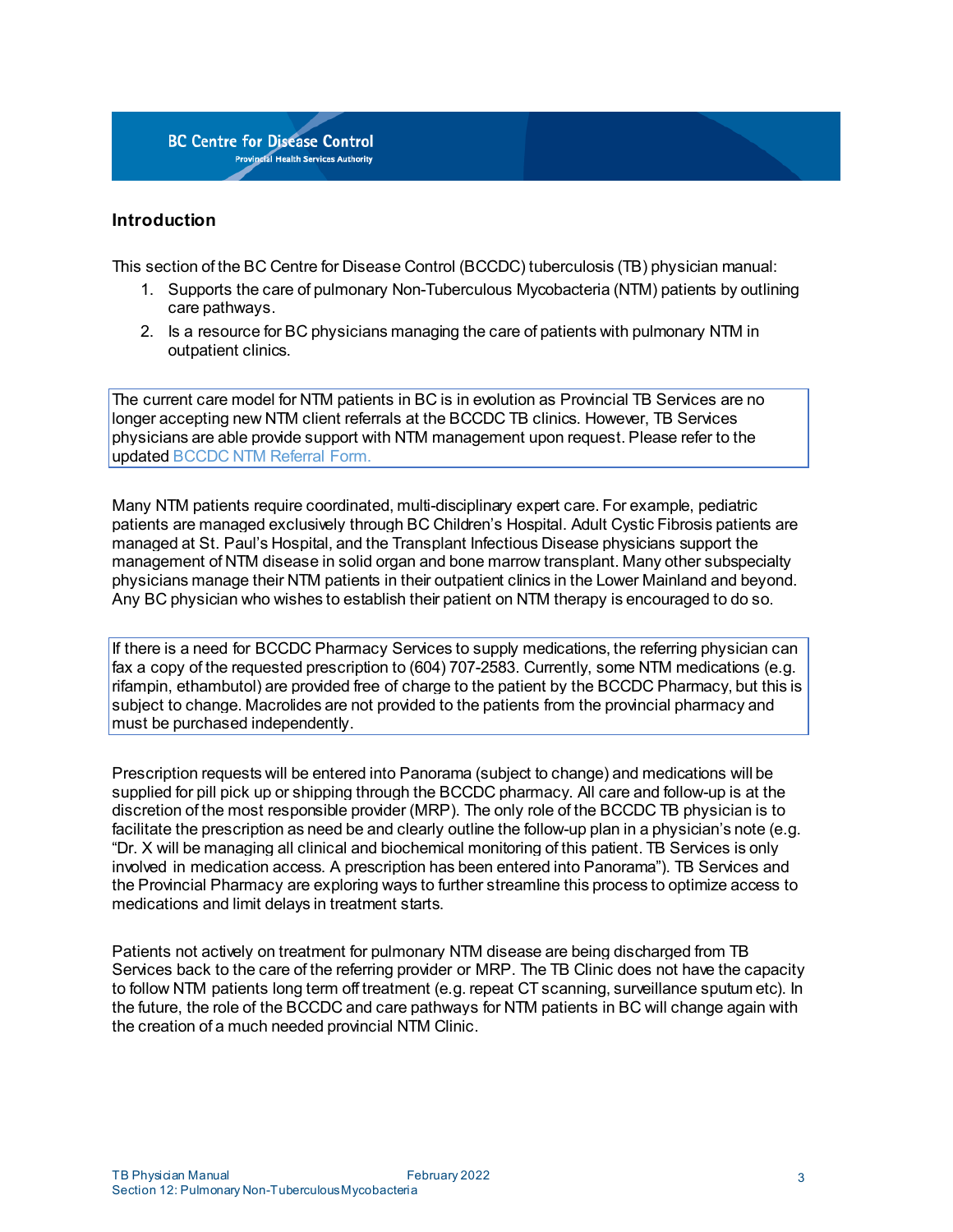## **Key Recommendations**

# **DIAGNOSIS**

- The diagnosis of pulmonary NTM disease is based on clinical, radiographic and microbiologic evidence of disease.
- Microbiologic diagnosis requires at least two positive sputum cultures for the same pathogenic organism, or a single positive culture from a bronchial wash or lavage
- Patients with relapsed or recurrent MAC disease, or patients who fail to convert sputum cultures on treatment, should have macrolide and clofazimine drug susceptibility testing to guide therapy.
- *M. abscessus* should be identified to the subspecies level and drug susceptibility testing should be performed at baseline.
- Drug susceptibility testing for Rifampin should be performed for *M. kansasii* at baseline.

# TREATMENT

- First-line therapy for pulmonary MAC is a three drug combination of a macrolide, rifampin and ethambutol daily or three times weekly for at least 12 months post-culture conversion.
- First-line therapy for *M. kansasii* is rifampin, ethambutol and *either* isoniazid *or* a macrolide daily for 12 months.
- First-line therapy for *M. abscessus* should include a minimum of three drugs with demonstrated in vitro activity and a minimum of four drugs if macrolide resistance is present.

# <span id="page-3-0"></span>**Background**

Non-Tuberculous Mycobacteria (NTM) are a diverse group of over 190 species and subspecies of environmental mycobacteria, the majority of which are non-pathogenic. Human disease is most often chronic pulmonary infection in older patients, usually associated with underlying structural lung damage, bronchiectasis and chronic obstructive pulmonary disease (COPD). By far the most common cause of pulmonary NTM disease is *Mycobacterium avium complex* (MAC), followed by *M. abscessus* and M. *kansasii*. Extra-pulmonary NTM disease in children is primarily cervical lymphadenitis caused by MAC or *M. scrofulaceum*. In adults, rapidly growing mycobacteria (RGM) such as *M. abscessus*, *M. chelonae* and *M. fortuitum* can cause skin and soft-tissue disease, including nosocomial surgical site infections. Severe extra-pulmonary or disseminated NTM infections in adults are almost invariably found in immune suppressed individuals such as HIV, posttransplant or other defects in cell-mediated immunity.

The incidence and prevalence of NTM infection is increasing worldwide and in Canada. In British Columbia (BC), the median incidence of NTM isolated from pulmonary specimens between 1990- 2006 was 6.7 per 100,000, with MAC accounting for 77% of isolates (Hernandez-Garduno, 2009). The prevalence of pulmonary NTM isolates increased significantly from 10.47 per 100,000 in 2006 to 11.92 per 100,000 in 2013 (p=0.001) (BCCDC Lab). Increasing trends are likely multifactorial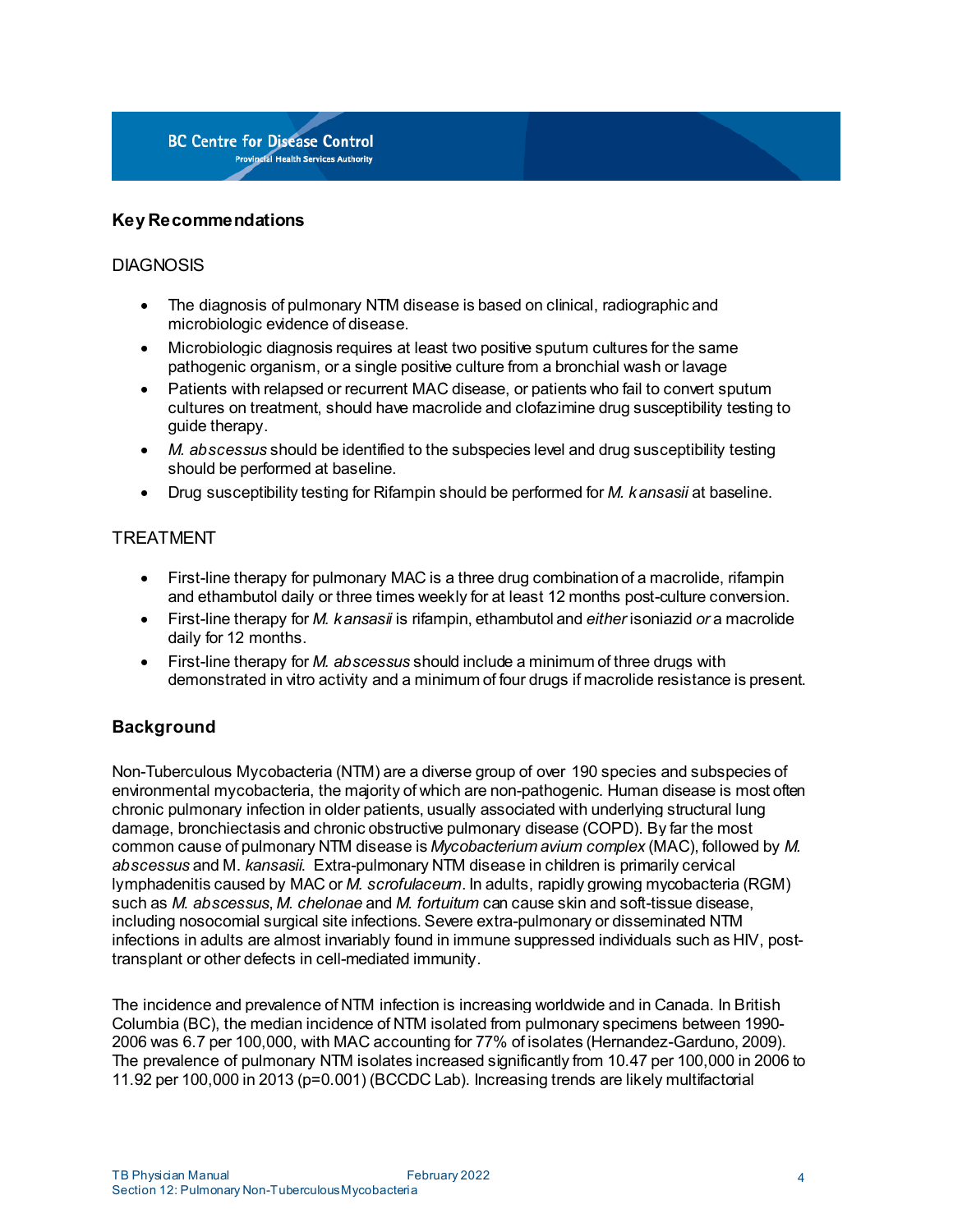including enhanced provider awareness and testing, and an aging population with a higher degree of immune suppression.

The diagnosis and treatment of NTM infections is challenging. Diagnosis rests on a combination of clinical, radiographic and microbiological tests. Even after diagnosis the decision to begin treatment in patients with pulmonary disease is not always straight forward, and patients may be monitored with a "watchful waiting" approach. Treatment requires multiple antimicrobial agents, few with predictable in vivo activity, all with associated toxicity or adverse reactions that require regular monitoring. The duration of treatment is typically 12-18 months with recurrence common. Thus, NTM infections have typically been managed by respiratory or infectious diseases specialists.

The following recommendations regarding the diagnosis and treatment of NTM is intended for physicians treating the most common pulmonary NTM pathogens, particularly MAC*, M. abscessus*, and *M. kansasii*. The management of NTM infection in children and cystic fibrosis is beyond the scope of this guideline. Similarly, disseminated MAC disease in HIV is a specific syndrome with a large evidence base and is well-described elsewhere.

# <span id="page-4-0"></span>**Diagnosis**

The diagnosis of NTM pulmonary disease includes three criteria:

- 1. Clinical
- 2. Radiographic
- 3. Microbiologic (see [Table](#page-6-1) 1)

# CLINICAL CRITERIA

Symptoms associated with pulmonary NTM disease are variable and depend on the stage of infection and the presence of underlying lung disease or other co-morbid conditions. Cough, which may be dry or productive, is most common. Occasionally patients may present with hemoptysis. Dyspnea, fatigue, weight loss and malaiseare frequent. Fever and night sweats may be present, but are less common than with TB.

Two clinical syndromes are characteristic of pulmonary NTM disease:

- 1. **Disease with known underlying lung disease.** This syndrome occurs in patients with chronic bronchiectasis, most commonly due to cystic fibrosis, COPD, prior TB or smoking. The most common pathogen is MAC, followed by *M. abscessus and M. kansasii.*
- 2. **Disease without known underlying lung disease**. This syndrome occurs primarily in nonsmoking women over the age of 50, with undiagnosed bronchiectasis. These patients often have a gradually progressive cough and dyspnea over months to years. By far, the most common pathogen in this scenario is MAC.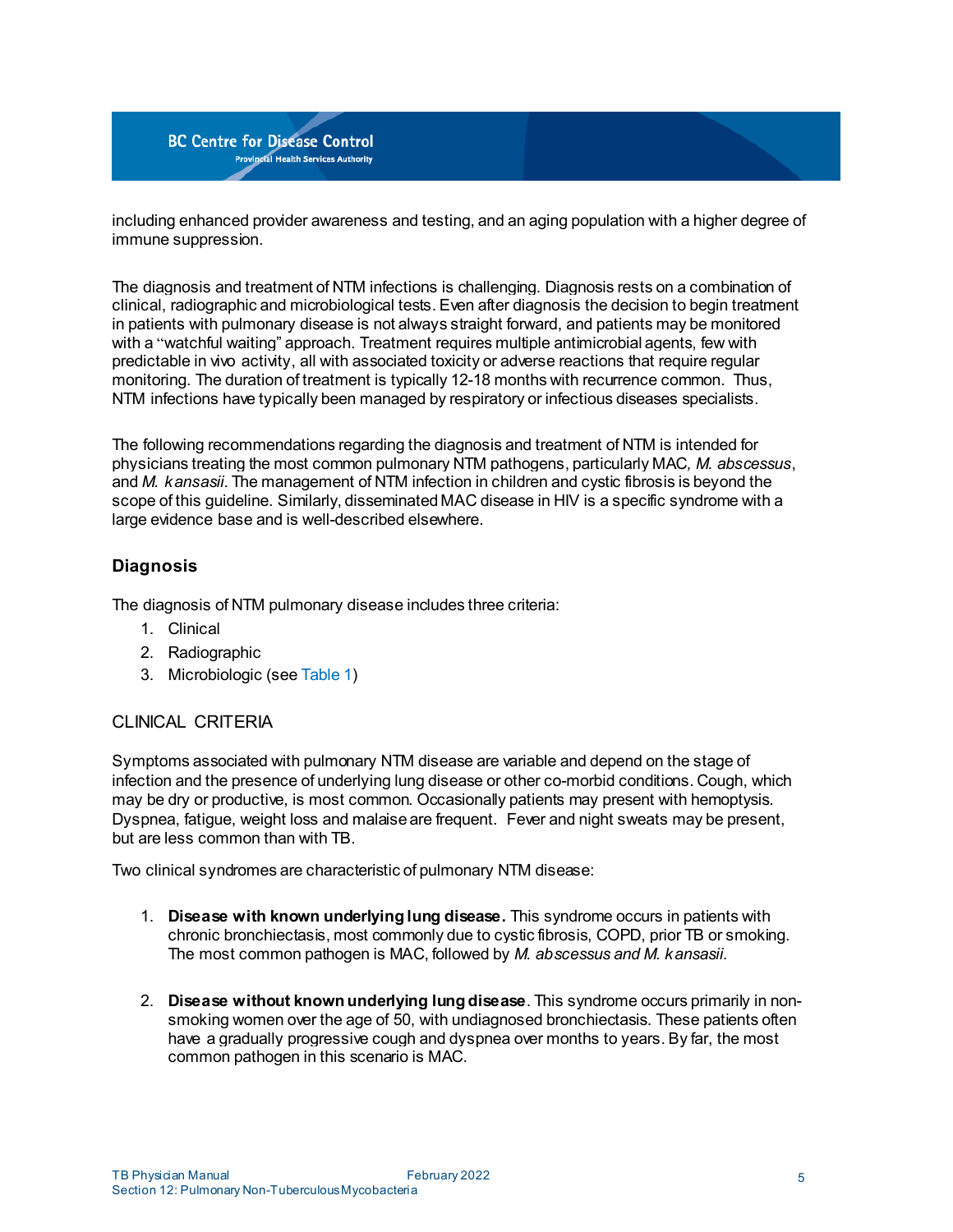

# RADIOGRAPHIC CRITERIA

The radiographic features of pulmonary NTM are variable and can be indistinguishable from TB, although progression is usually more indolent. Classically, two radiographic appearances occur:

#### **1. Fibrocavitary Disease**

Imaging is similar to post-primary TB with predominant upper lobe involvement, cavities and heterogeneous linear and nodular opacities with or without calcification. Progressive fibrosis, volume loss and traction bronchiectasis may occur. Lower lobe disease is less common.

#### **2. Nodular bronchiectatic Disease**

Imaging shows multifocal cylindrical bronchiectasis and 1-3 mm centrilobular nodules in a "tree in bud" like pattern. High resolution CT scan has superior diagnostic sensitivity. Findings may be most prominent in the right middlelobe and lingula.

#### MICROBIOLOGIC CRITERIA

The isolation of NTM from the respiratory tract can represent either contamination or infection. Some NTM organisms, such as *M. gordonae*, have low pathogenicity and are most likely to be contaminants when isolated from a respiratory specimen. The isolationof *M. kansasii,* however is more likely to represent disease(van Ingen, 2009). While MAC disease is unlikely with a single positive sputum culture, patients with ≥ 2 positive MAC sputum cultures are highly likely to have disease (Tsukamura, 1991).

To reduce the likelihood of contamination, three sputum samples should be collected over at least one week. **The diagnosisof pulmonary NTM disease requiresat least two positive sputum culturesfor the same pathogenic organism**. Bronchoscopy should be considered in all patients who cannot produce a sputum sample either spontaneously or through induction. Bronchoscopy may also be more sensitive than sputum collection for patients with nodular bronchiectatic disease (Sugihara, 2003). A single positive culture from a bronchial wash or lavage is adequate for diagnosis when clinical and radiographic criteria are present.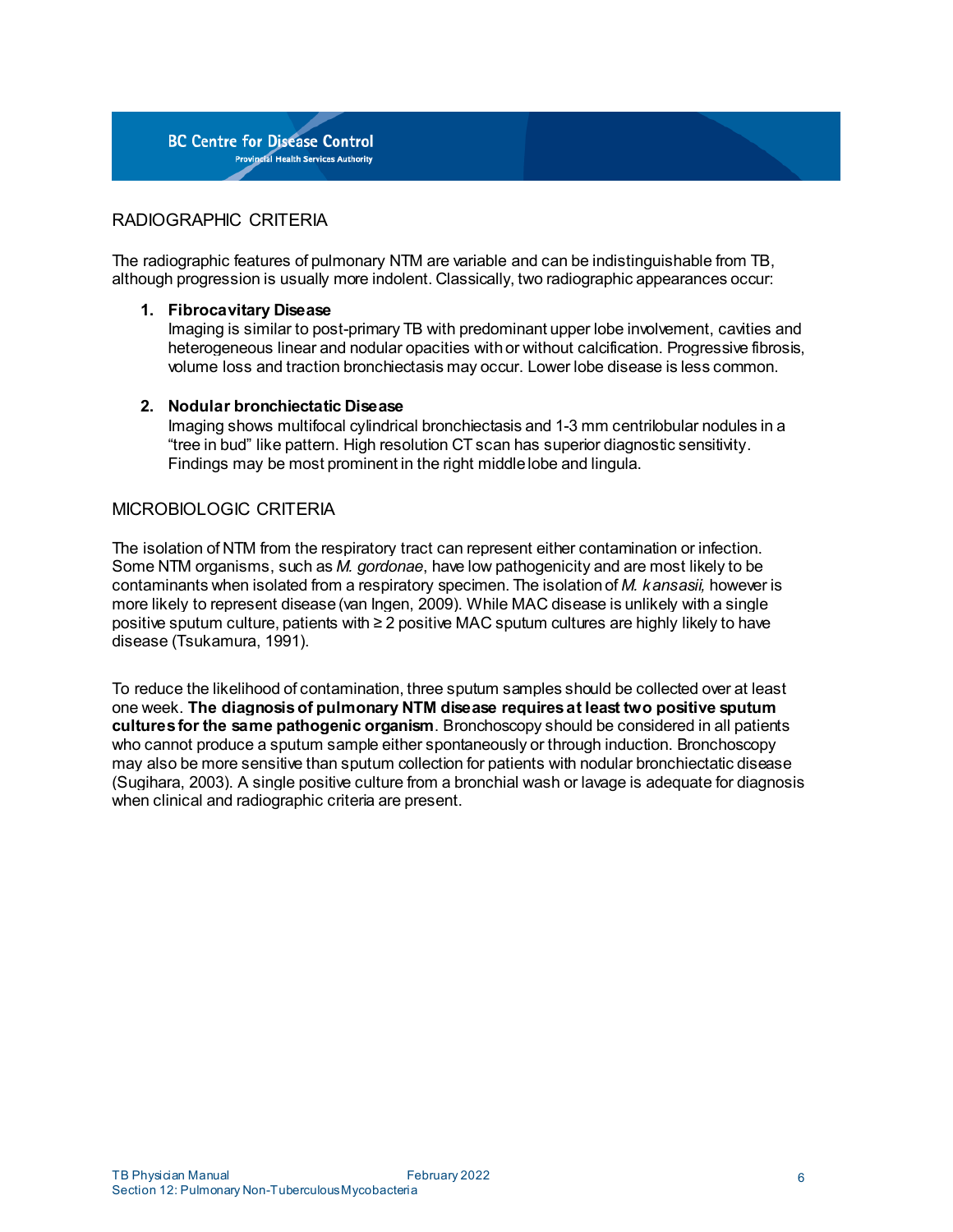# <span id="page-6-1"></span>TABLE 1. DIAGNOSTIC CRITERIA FOR PULMONARY NTM DISEASE

| <b>Clinical</b> | Pulmonary and/or Systemic symptoms consistent with NTM infection                                                                                                           |
|-----------------|----------------------------------------------------------------------------------------------------------------------------------------------------------------------------|
| Radiographic    | Nodular and/or cavitary opacities on chest radiograph, or a high resolution CT scan<br>that shows bronchiectasis with multiple small nodules.                              |
| Microbiologic   | Positive culture results from at least two separate expectorated sputum samples. If<br>the results are non-diagnostic, repeat sputum smears and culture                    |
|                 | or                                                                                                                                                                         |
|                 | Positive culture results from at least one bronchial wash or lavage                                                                                                        |
|                 | or                                                                                                                                                                         |
|                 | Transbronchial or other lung biopsy with mycobacterial histologic features<br>(granulomatous inflammation or AFB) and positive tissue culture for NTM                      |
|                 | or                                                                                                                                                                         |
|                 | Biopsy showing mycobacterial histologic features (granulomatous inflammation or<br>AFB) and one or more sputum or bronchial washings that are culture positive for<br>NTM. |

## <span id="page-6-0"></span>**Laboratory Tests**

Some hospitals (e.g. Vancouver General Hospital, St. Paul's Hospital and sites in Island Health) do their own inpatient cultures. Otherwise, sputum and bronchial specimens are processed at the BCCDC Public Health lab. Smear microscopy, culture and molecular testing is performed inhouse, while drug susceptibility testing is outsourced.

#### **AFB smear**

The sensitivity of sputum smear is low and positive results suggest a higher mycobacterial burden. Positive results are graded 1+ to 4+ (e.g. Gaffky score).

#### **Molecular methods**

- **PCR-Performed on all smear positive results from respiratory samples to rapidly identify** MAC vs. MTB. The sensitivity for MAC is 87%.
- **MAC Accuprobe**-Performed on all positive culture results with initial morphology suggestive of NTM. This test only identifies MAC.
- **HSP65 Sequencing**-Performed on all MAC Accuprobe negative specimens to identify the species and subspecies of NTM.

#### **Culture**

The gold standard for NTM diagnosis and monitoring, and necessary for drug susceptibility testing (DST). Both liquid and solid media culture is performed.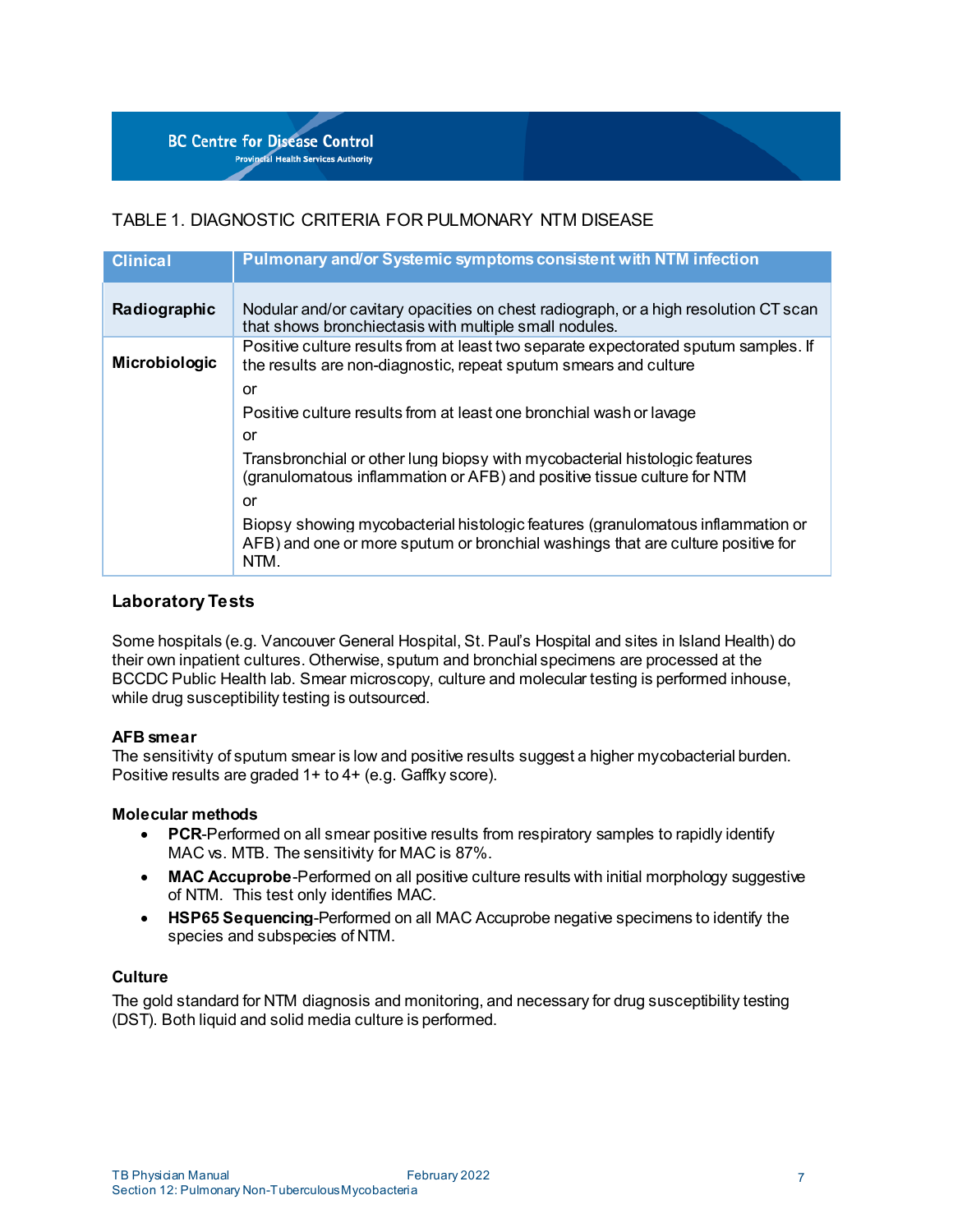

# DRUG-SUSCEPTIBILITY TESTING

All NTM drug-susceptibility testing (DST) is sent out to the National Microbiology Lab (NML) in Winnipeg. The return time varies between two to six weeks depending upon whether the sample is fresh or frozen, or a slow or rapidly growing mycobacteria. NTM positive samples from sterile sites are automatically sent tothe NML, while NTM DST from respiratory samples must be requested by a physician usinga Public Health Agency of Canada form. For more information, see the [National](https://cnphi.canada.ca/gts/laboratory/1004) Reference Centre for [Mycobacteriology](https://cnphi.canada.ca/gts/laboratory/1004) (NRCM) service page.

<span id="page-7-0"></span>DST for NTM is performed at the NRCM (Winnipeg) including clofazimine. The [National](https://www.nationaljewish.org/conditions/ntm-nontuberculous-mycobacteria) Jewish Health Advanced Diagnostic [Laboratories](https://www.nationaljewish.org/conditions/ntm-nontuberculous-mycobacteria) (Denver CO), does clofazimine testing for MTB. Interpretation of DST for NTM is challenging due to the lack of established MIC breakpoints for many drugs and, for drugs with breakpoints, an unclear correlation between in vitro susceptibility and in vivo outcomes.

- Susceptibility breakpoints for the most common anti-microbials to treat pulmonary NTM pathogens (see [Table](#page-10-0) 2)
- The antibiotics included on DST panels (see [Table](#page-12-0) 3)

At initial diagnosis, DST is recommended only for M. kansasii and M. abscessus subsp. DST is not automatically done nor recommended for all MAC isolates, as between 2016 and 2020 only 10% of all MAC isolates tested had macrolide resistance.

MAC isolates from patients who have relapsed, recurred or failed to culture convert should have DST. The most recent isolate should be used for DST. DST should also be sent for patients with adverse events or toxicities to first-line drugs in whom it is necessary to choose an alternative regimen.

Treating physicians are encouraged to connect with the TB Laboratory if they have questions regarding NTM DST. Completed requisitions should be faxed to the TB Lab (Fax: 604-707-2672).

#### **CLOFAZIMINE**

Clofazimine susceptibility is not automatically performed and must be specifically requested from NML. Clofazimine DST results are required in order for the drug to be released by [Health Canada's](https://www.canada.ca/en/health-canada/services/drugs-health-products/special-access/drugs.html)  [Special Access Program](https://www.canada.ca/en/health-canada/services/drugs-health-products/special-access/drugs.html) (SAP). Request a drug:

- Telephone: (613) 941-2108
- Fax: (613) 941-3194
- E-mail[: hc.sapd-pasm.sc@canada.ca](mailto:hc.sapd-pasm.sc@canada.ca)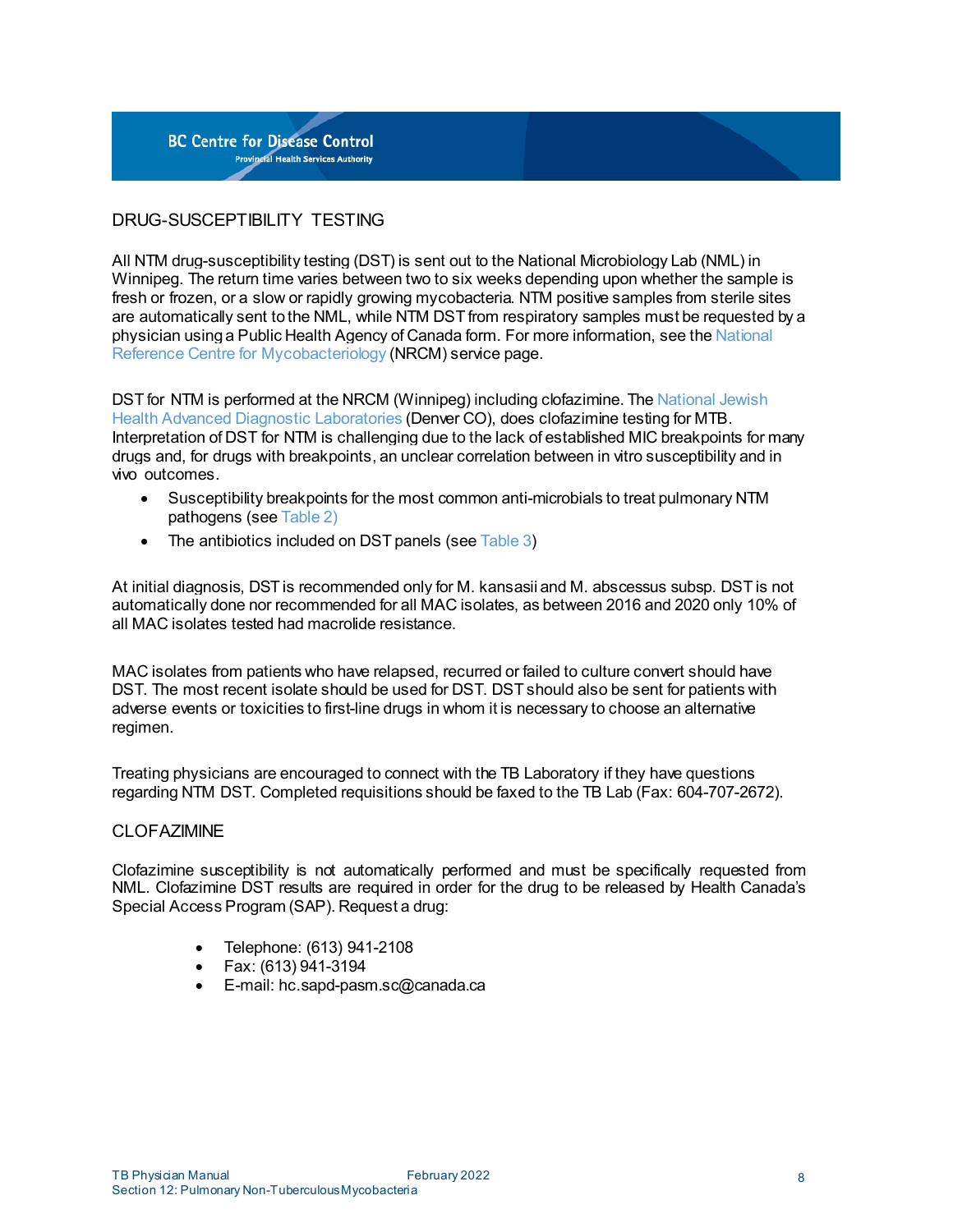

# MAC - MACROLIDE AND AMIKACIN

A correlation between in vitro susceptibility and clinical outcome is only clear for two antibiotics: macrolides and amikacin. Susceptible MAC isolates to clarithromycin have an MIC  $\leq 8$  mcq/ml, and resistance is defined by an MIC ≥ 32 mcg/ml. Susceptibility to clarithromycin predicts susceptibility to azithromycin. Resistance to parenteral amikacin is defined by an MIC ≥ 64 mcg/ml and ≥ 128 mcg/ml for inhaled amikacin liposomal solution. Although tentative breakpoints have been established for Linezolid and Moxifloxacin, the impact on clinical outcome is unknown.

Macrolide resistance in patients with no prior MAC treatment is unlikely, and routine DST is not necessary at initial diagnosis. Estimates of macrolideresistance in all MAC isolates is ~10%. However, the likelihood of acquired resistance increases with exposure to macrolide therapy. **Therefore, all patientswith relapse or recurrent disease, or patientswho fail to convert sputum culturesafter six monthson treatment, should have DST performed.** Patients with underlying lung disease who receive or have received frequent or continuous macrolide therapy for treatment of lung infections or inflammation should also have baseline DST.

Between 2016 and 2020, 55% of MAC isolates tested in BC had either resistance or intermediate susceptibility to Amikacin. Therefore if Amikacin is to be used in the initial treatment regimen, baseline DST should be performed to ensure susceptibility. Baseline susceptibility can be done on the initial isolate and need not impact treatment start although regimen may require adjustment pending results.

#### M. KANSASII

The correlation between in vitro susceptibility and clinical outcomeis established only for rifampin. Rifampin resistance should be determinedat baseline and is done automatically by the PH Lab. Resistance to rifampin is defined by an MIC  $\geq 2 \text{~mod/m}$  and is associated with treatment failure. Rifampin susceptibility predicts rifabutin susceptibility. Clarithromycin has excellent in vitro activity for *M. kansasii* although correlation with clinical outcome is lacking. All isolates with an MIC ≥ 1 mcg/ml to rifampin should have second-line DST performed to amikacin, ciprofloxacin, linezolid, moxifloxacin, doxycycline, rifabutin, and trimethoprim-sulfamethoxazole (TMP-SMX) if treatment is being considered. DST for isoniazid and ethambutol are not reliable for *M. kansaii,* do not predict clinical response, and should not be performed.

#### M. ABSCESSUS

*M. abscessus* has three important subspecies:

- 1. subsp. abscessus
- 2. subsp. massiliense
- 3. subsp. bolletii

#### **Because drug susceptibility may vary between subspecies, it iscritical to identify this organism to the subspecieslevel.**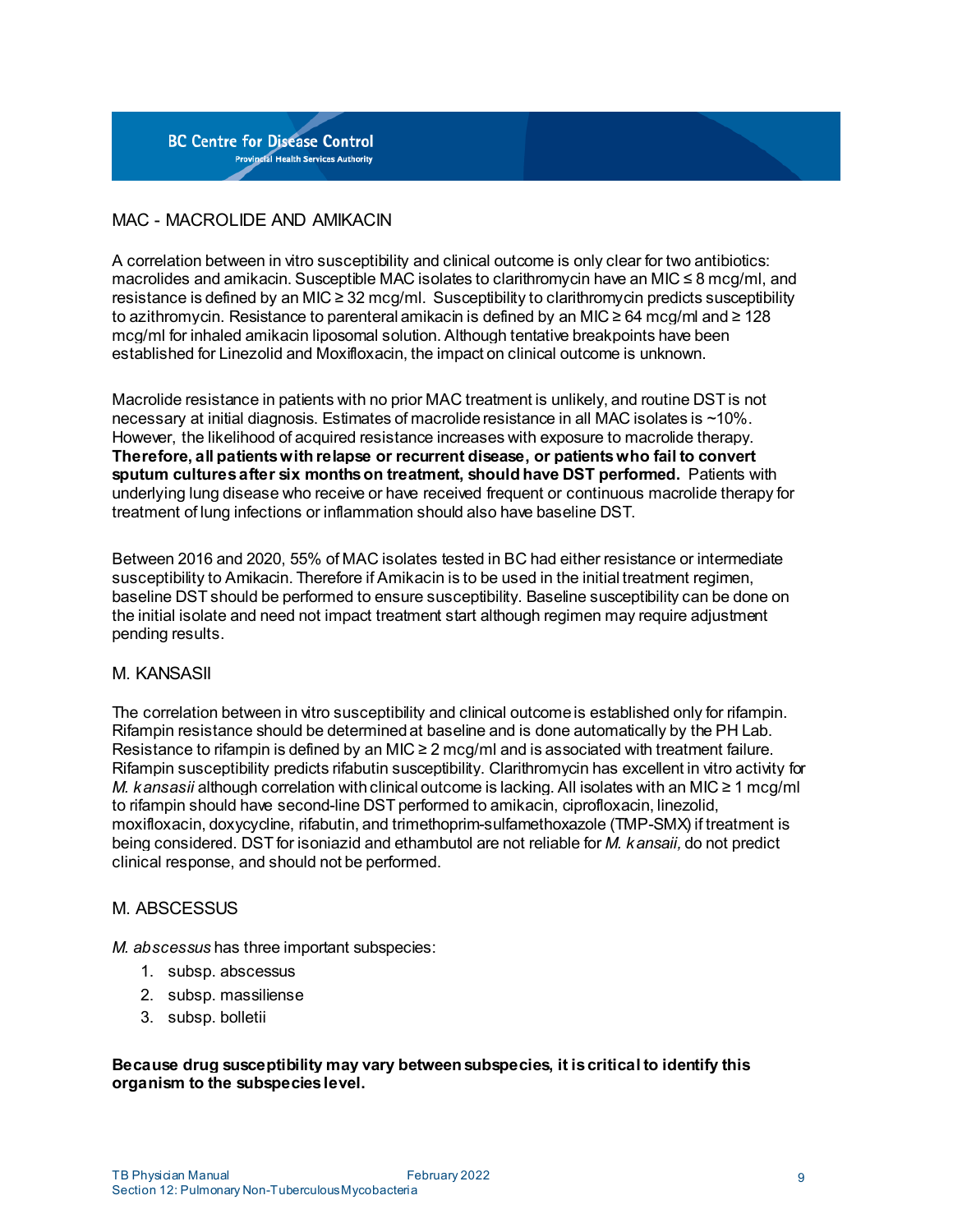

Most importantly, subsp. abscessus and subsp. bolletii commonly have an inducible erythromycin resistance methylase (erm) gene, which confers macrolide resistance. The erm gene is activated only in the presence of the macrolide and the initial MIC may indicate susceptibility. Typically the laboratory will prolong the DST microdilution incubation period to detect phenotypic inducible resistance. Subsp. massiliense remains susceptible to macrolides due to a large deletion in the erm gene. All three subspecies can develop acquired macrolide resistance through mutation in the 23S RNA gene.

Similar to MAC, macrolide, and to a lesser extent amikacin, susceptibility is strongly correlated with treatment success in M. abscessus disease. Initial DST also includes cefoxitin, ciprofloxacin, doxycycline (or minocycline), imipenem, linezolid, moxifloxacin, and trimethoprim-sulfamethoxazole. Tigecycline and clofazimine may be tested, but there are insufficient data to establish MIC breakpoints. However, in vitro clofazimine is synergistic with macrolides and amikacin, and prevents the emergence of amikacin resistance (Ferro, 2016).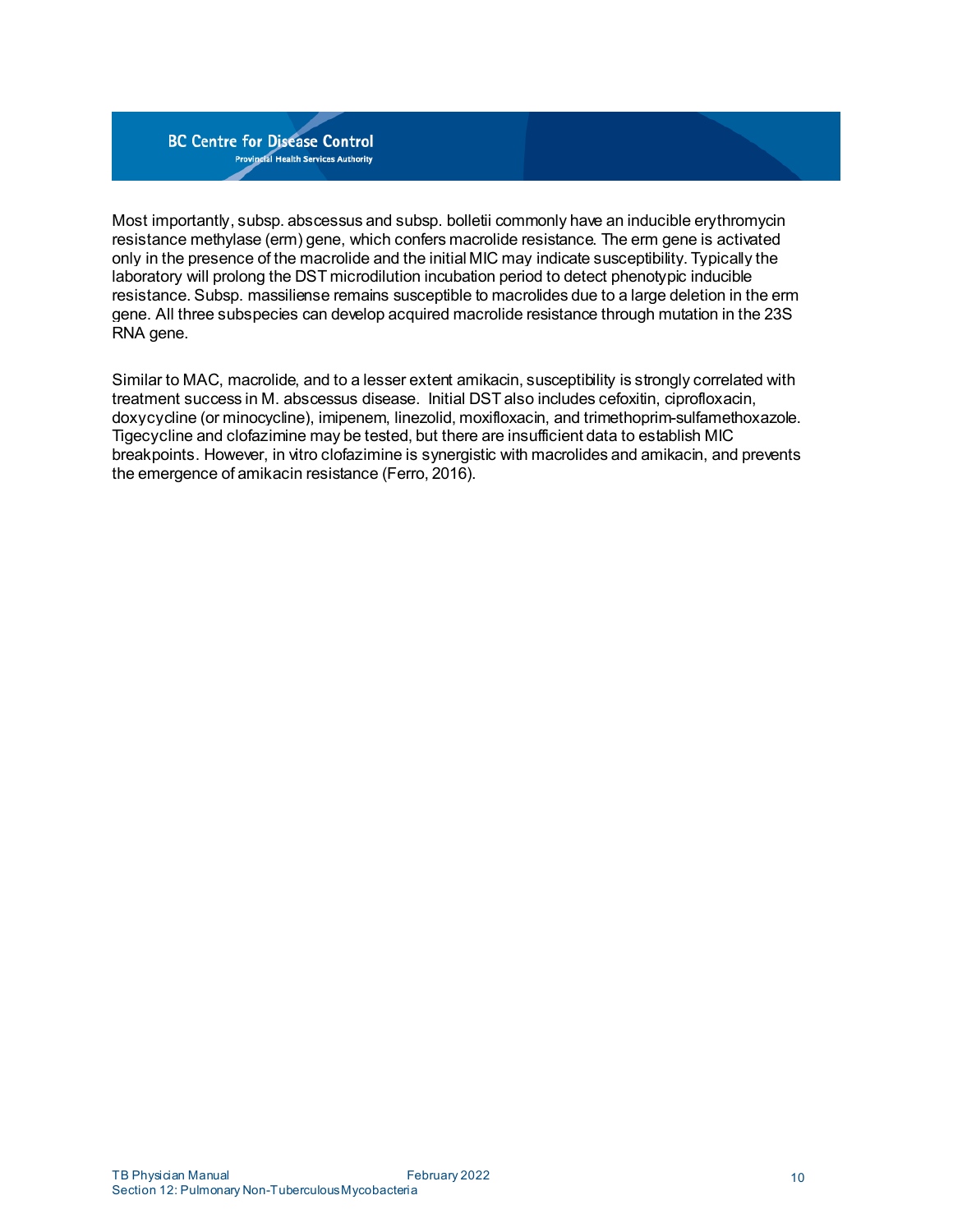

# <span id="page-10-0"></span>TABLE 2. SUSCEPTIBILITY BREAKPOINTS FOR NTM PULMONARY PATHOGENS \* \$

| <b>Species</b>                                                                                | MIC (mcg/ml)        |                     | <b>Comments</b>  |                                                                                                     |
|-----------------------------------------------------------------------------------------------|---------------------|---------------------|------------------|-----------------------------------------------------------------------------------------------------|
|                                                                                               | <b>Susceptible</b>  | <b>Intermediate</b> | <b>Resistant</b> |                                                                                                     |
| M. avium complex First line (if failing treatment or increased risk for macrolide resistance) |                     |                     |                  |                                                                                                     |
| Clarithromycin                                                                                | $\leq 8$            | 16                  | $\geq$ 32        | Results match azithromycin                                                                          |
| Amikacin (IV)                                                                                 | $\leq 16$           | 32                  | $\geq 64$        |                                                                                                     |
| Amikacin (liposomal<br>Inhaled)                                                               | $\leq 64$           |                     | $\geq 128$       |                                                                                                     |
| M. avium complex Second line                                                                  |                     |                     |                  |                                                                                                     |
| Moxifloxacin                                                                                  | $\leq$ 1            | $\overline{2}$      | $\geq 4$         | Clinical efficacy of these drugs<br>for MAC remains uncertain                                       |
| Linezolid                                                                                     | $\overline{\leq 8}$ | 16                  | $\geq 32$        |                                                                                                     |
| Clofazimine                                                                                   |                     |                     |                  | Insufficient data to establish MIC<br>breakpoints                                                   |
| M. kansasil First line (at baseline)                                                          |                     |                     |                  |                                                                                                     |
| Clarithromycin                                                                                | $\leq 8$            | 16                  | $\geq$ 32        |                                                                                                     |
| Rifampin                                                                                      | $\leq 1$            |                     | $\geq 2$         |                                                                                                     |
| Ethambutol/Isoniazid                                                                          |                     |                     |                  | Unreliable so not done                                                                              |
| M. kansasil Second line                                                                       |                     |                     |                  |                                                                                                     |
| Amikacin                                                                                      | $\leq 16$           | 32                  | $\geq 64$        |                                                                                                     |
| Ciprofloxacin                                                                                 | $\leq 1$            | $\overline{2}$      | $\geq 4$         | Ciprofloxacin and levofloxacin<br>are interchangeable but both are<br>less active than moxifloxacin |
| Doxycycline                                                                                   | $\leq 1$            | $2 - 4$             | $\geq 8$         |                                                                                                     |
| Linezolid                                                                                     | $\leq 8$            | 16                  | $\geq 32$        |                                                                                                     |
| Moxifloxacin                                                                                  | $\leq 1$            | $\overline{2}$      | $\geq 4$         |                                                                                                     |
| Rifabutin                                                                                     | $\leq$ 2            |                     | $\geq 4$         |                                                                                                     |
| <b>TMP-SMX</b><br>(trimethoprim-<br>sulfamethoxazole)                                         | $\leq 2/38$         |                     | $\geq 4/76$      |                                                                                                     |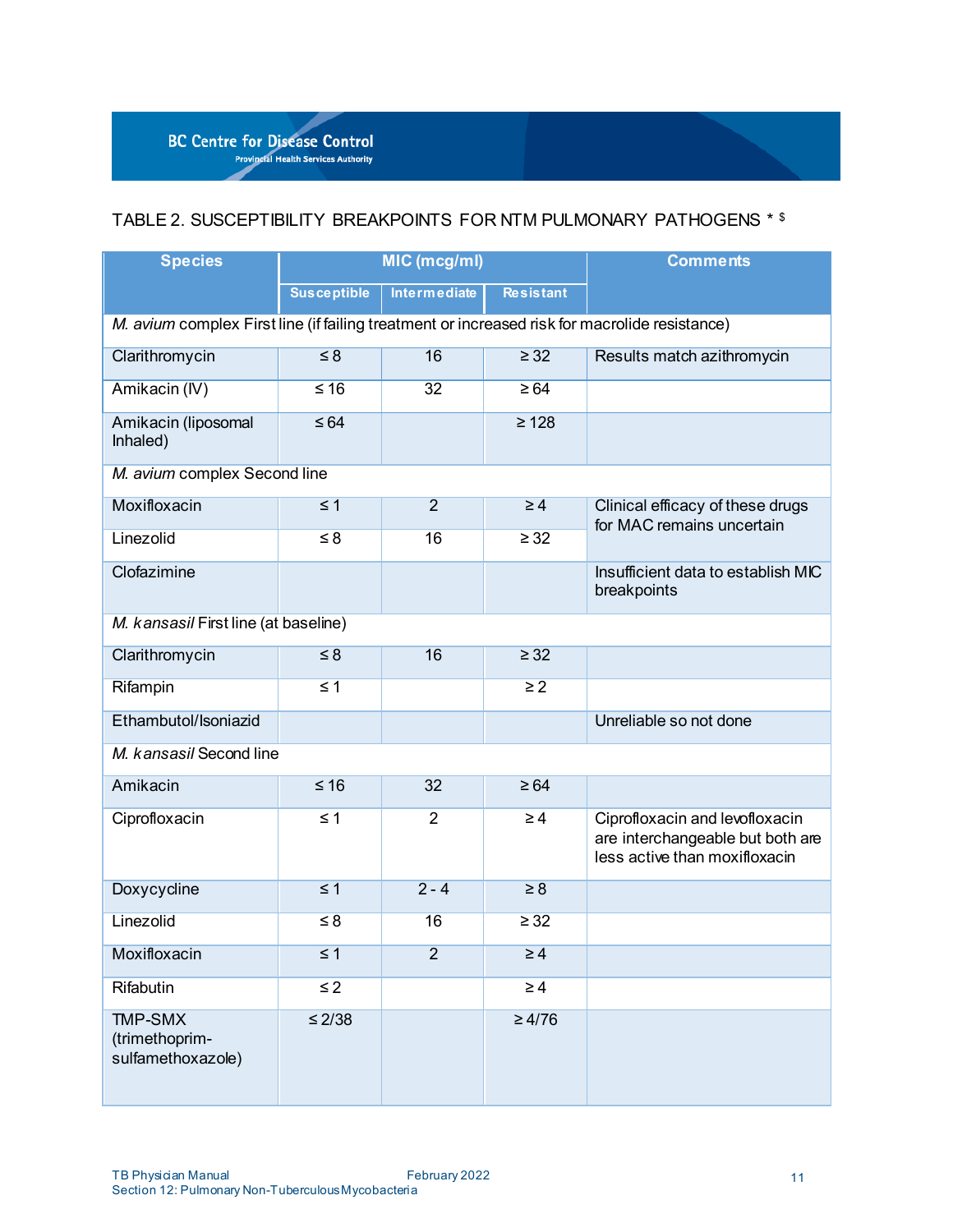| Continued Table 2. Susceptibility Breakpoints for NTM Pulmonary Pathogens * \$ |                    |                     |                     |                                                                                                                                            |
|--------------------------------------------------------------------------------|--------------------|---------------------|---------------------|--------------------------------------------------------------------------------------------------------------------------------------------|
| <b>Species</b>                                                                 | MIC (mcg/ml)       |                     | <b>Comments</b>     |                                                                                                                                            |
|                                                                                | <b>Susceptible</b> | <b>Intermediate</b> | <b>Resistant</b>    |                                                                                                                                            |
| M. abscessus First Line (at baseline)                                          |                    |                     |                     |                                                                                                                                            |
| Clarithromycin                                                                 | $\leq$ 2           | 4                   | $\overline{\geq 8}$ |                                                                                                                                            |
| Amikacin                                                                       | $\leq 16$          | 32                  | $\geq 64$           | M. abscessus isolates with MIC<br>of $\geq$ 64 mcg/ml should be<br>retested and/or the 16S rRNA<br>gene sequenced to check for<br>mutation |
| Cefoxitin                                                                      | $\leq 16$          | $32 - 64$           | $\geq 128$          |                                                                                                                                            |
| Ciprofloxacin                                                                  | $\leq 1$           | $\overline{2}$      | $\geq 4$            | Ciprofloxacin and levofloxacin<br>are interchangeable but both are<br>less active than moxifloxacin                                        |
| Doxycycline                                                                    | $\leq 1$           | $2 - 4$             | $\geq 8$            |                                                                                                                                            |
| Imipenem                                                                       | $\leq 4$           | $8 - 16$            | $\geq$ 32           |                                                                                                                                            |
| Linezolid                                                                      | $\leq 8$           | 16                  | $\geq$ 32           |                                                                                                                                            |
| <b>TMP-SMX</b><br>(trimethoprim-<br>sulfamethoxazole)                          | $\leq$ 2/38        |                     | $\geq 4/76$         |                                                                                                                                            |
| Clofazimine                                                                    |                    |                     |                     | Insufficient data to establish MIC<br>breakpoints                                                                                          |
| Tigecycline                                                                    |                    |                     |                     | Insufficient data to establish MIC<br>breakpoints                                                                                          |
|                                                                                |                    |                     |                     |                                                                                                                                            |

\* Adapted from Clinical and Laboratory Standards Institute (CLSI) 3rd edition, 2018.

\$ There is no DST available for bedaquiline (BDQ) in North America.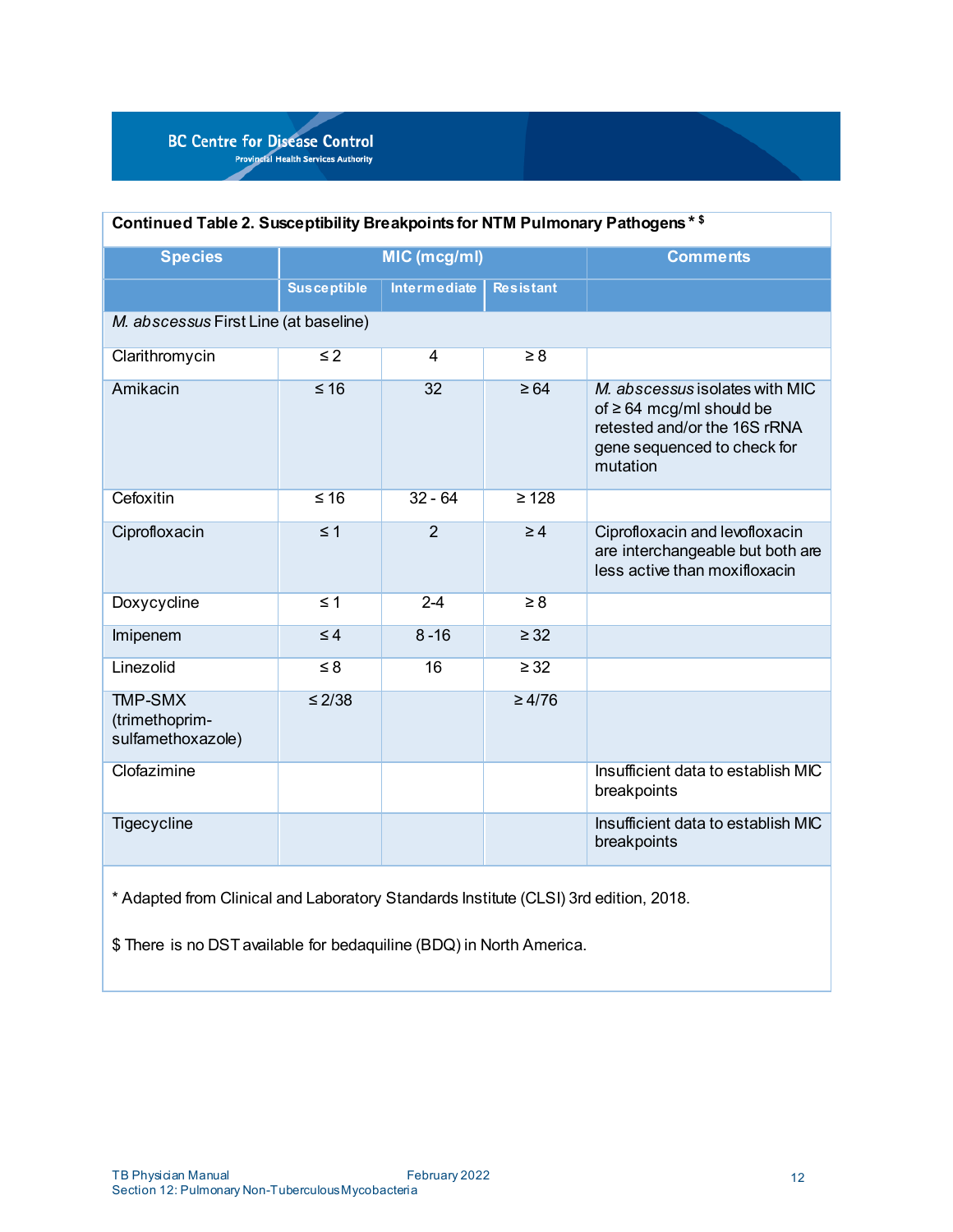

# <span id="page-12-0"></span>TABLE 3. DRUG-SUSCEPTIBILITY PANELS FOR NTM

| <b>Initial Drug Susceptibility Report</b>                                           |                    |                                                                              |  |
|-------------------------------------------------------------------------------------|--------------------|------------------------------------------------------------------------------|--|
| <b>MAC</b>                                                                          | M. Kansasii        | M. abscessus subsp.                                                          |  |
| Amikacin                                                                            | Clarithromycin     | Amikacin                                                                     |  |
| Clarithromycin                                                                      | Rifampin           | Cefoxitin                                                                    |  |
|                                                                                     |                    | Ciprofloxacin                                                                |  |
|                                                                                     |                    | Moxifloxacin                                                                 |  |
|                                                                                     |                    | Clarithromycin (inducible resistance will be automatically set up)           |  |
|                                                                                     |                    | Linezolid                                                                    |  |
|                                                                                     |                    | <b>SXT</b>                                                                   |  |
|                                                                                     |                    | Tigecycline*                                                                 |  |
|                                                                                     |                    | <b>Doxycycline</b>                                                           |  |
|                                                                                     |                    | Imipenem                                                                     |  |
|                                                                                     |                    | Not reported in DST panel. MIC and interpretations can be requested from NML |  |
| <b>MAC</b>                                                                          | M. Kansasii        | M. abscessus subsp.                                                          |  |
| Ciprofloxacin                                                                       | Amikacin           |                                                                              |  |
| Doxycycline                                                                         | Ciprofloxacin      |                                                                              |  |
| Linezolid                                                                           | <b>Doxycycline</b> |                                                                              |  |
| Minocycline                                                                         | Linezolid          |                                                                              |  |
| Moxifloxacin                                                                        | Minocycline        |                                                                              |  |
| Rifabutin                                                                           | Moxifloxacin       |                                                                              |  |
| Rifampin                                                                            | Rifabutin          |                                                                              |  |
| Streptomycin                                                                        | Streptomycin       |                                                                              |  |
| <b>TMP-SMX</b>                                                                      | <b>TMP-SMX</b>     |                                                                              |  |
| Clofazamine $$^*$                                                                   |                    |                                                                              |  |
| \$ Clofazimine can be done in initial DST panel but must be specifically requested. |                    |                                                                              |  |
| * No interpretations, but MIC can be requested.                                     |                    |                                                                              |  |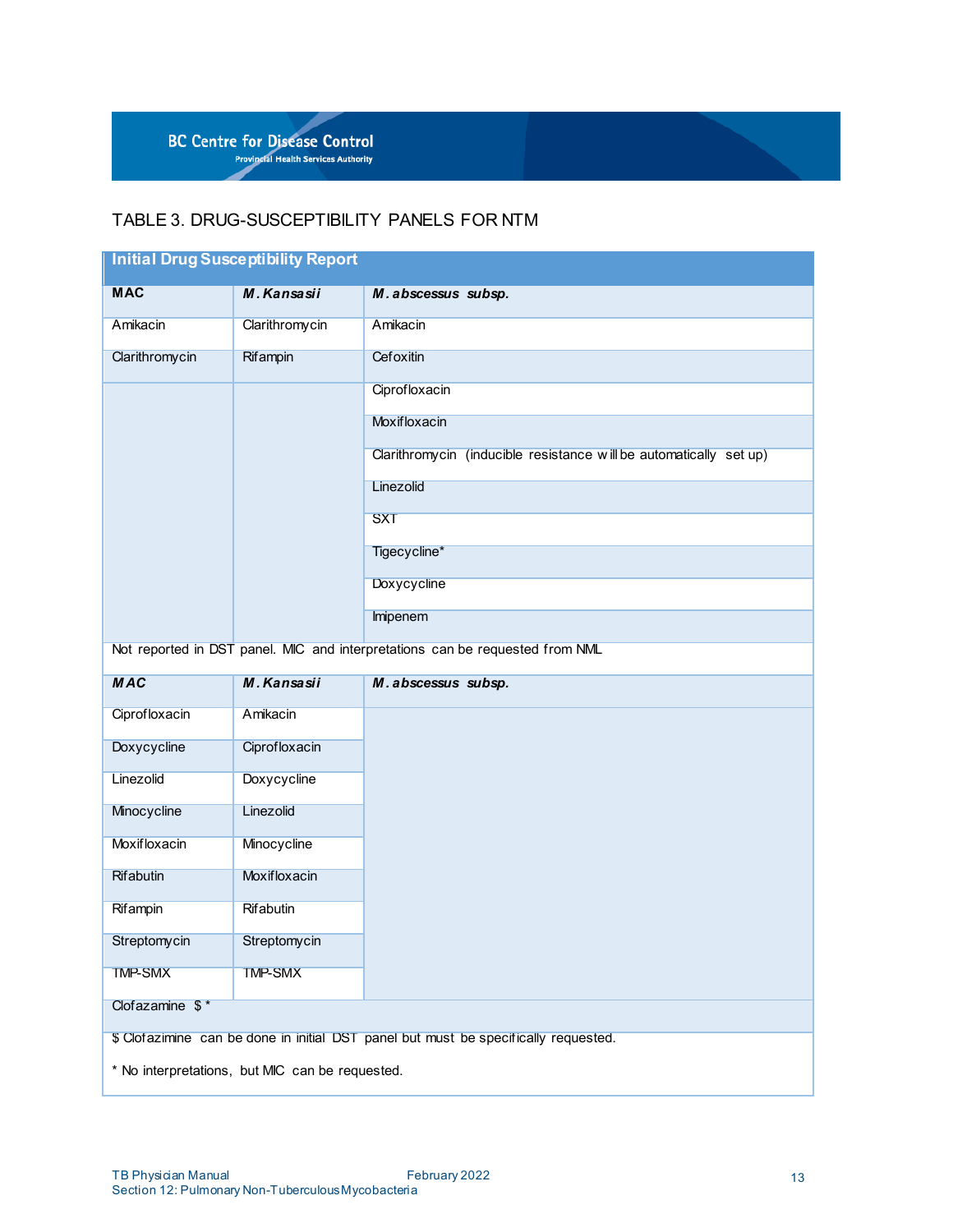# TESTING FOR INTERFERON-GAMMA AUTO-ANTIBODIES

Over the past decade disseminated NTM disease has been increasingly described in otherwise healthy adults, usually of Southeast Asian ancestry. Occasionally patients will have a history of other infections associated with defects in cell-mediated immunity such as herpes zoster and disseminated salmonellosis. Such patients have been found to have acquired auto-antibodies to IFN-gamma, a critical component of host immunity tomycobacterial infections. Treatment of mycobacterial disease in this context requires both prolonged antimicrobial therapy and rituximab, however appropriate duration of therapy is unknown and relapse is common.

For patients with disseminated NTM and no obvious immune deficiency, an IFN-gamma autoantibody level should be ordered to confirm the diagnosis and provide the rationale for rituximab therapy. The only lab in North America currently performing this is the US National Institutes of Health (NIH). Permission is required from the NIH lab before sending samples. If you have further questions, please contact TB Services.

## <span id="page-13-0"></span>**Treatment**

Not all patients that meet criteria for pulmonary NTM diagnosis will develop progressive disease, and some will experience spontaneous sputum conversion in the absence of treatment (Hwang, 2017). Patients who initiate therapy face a long treatment course with drugs that have significant adverse events and toxicities. Cure is not guaranteed and persistent infection, re-infectionand relapse are common. Therefore a period of "watchful waiting" is a reasonable decision in selected patients. This may include repeat respiratory specimens and imaging.

Risk factors for progression include fibrocavitary disease, extensive disease on radiographic imaging, low body mass index and low albumin. These patients are more likely to benefit from treatment, as are those with immune suppression or in whom quality of life is poor due to symptoms. The decision to treat may also be influenced by the specific organism; *M. kansasii* is relatively easy to treat, whereas *M. abscessus* is less responsive to antimicrobial therapy.

All treatment decisions should be made after a discussion with thepatient in which the benefits and risks are clearly outlined. Attempts should be made to outline realistic goals of care with each patient (e.g. symptom improvement vs. culture conversion or normalization of chest imaging). However, once the decision to treat is made, it is critical to optimize the initial drug regimen, as this choice will have the biggest impact on treatment outcome. See [Table](#page-19-0) 4 for pulmonary NTM Treatment regimens.

#### **MAC**

Standard first-line therapy for pulmonary MAC is a three drug combination of a macrolide, rifampin and ethambutol. Although a two drug combination of a macrolide and ethambutol has equivalent clinical response rates, the addition of rifampin results in less macrolide resistance (Gordon, 1999). For this reason, two drug regimens should be avoided and attempts should be made to explore other options (e.g. clofazimine). For patients with nodular bronchiectatic disease the three drug regimen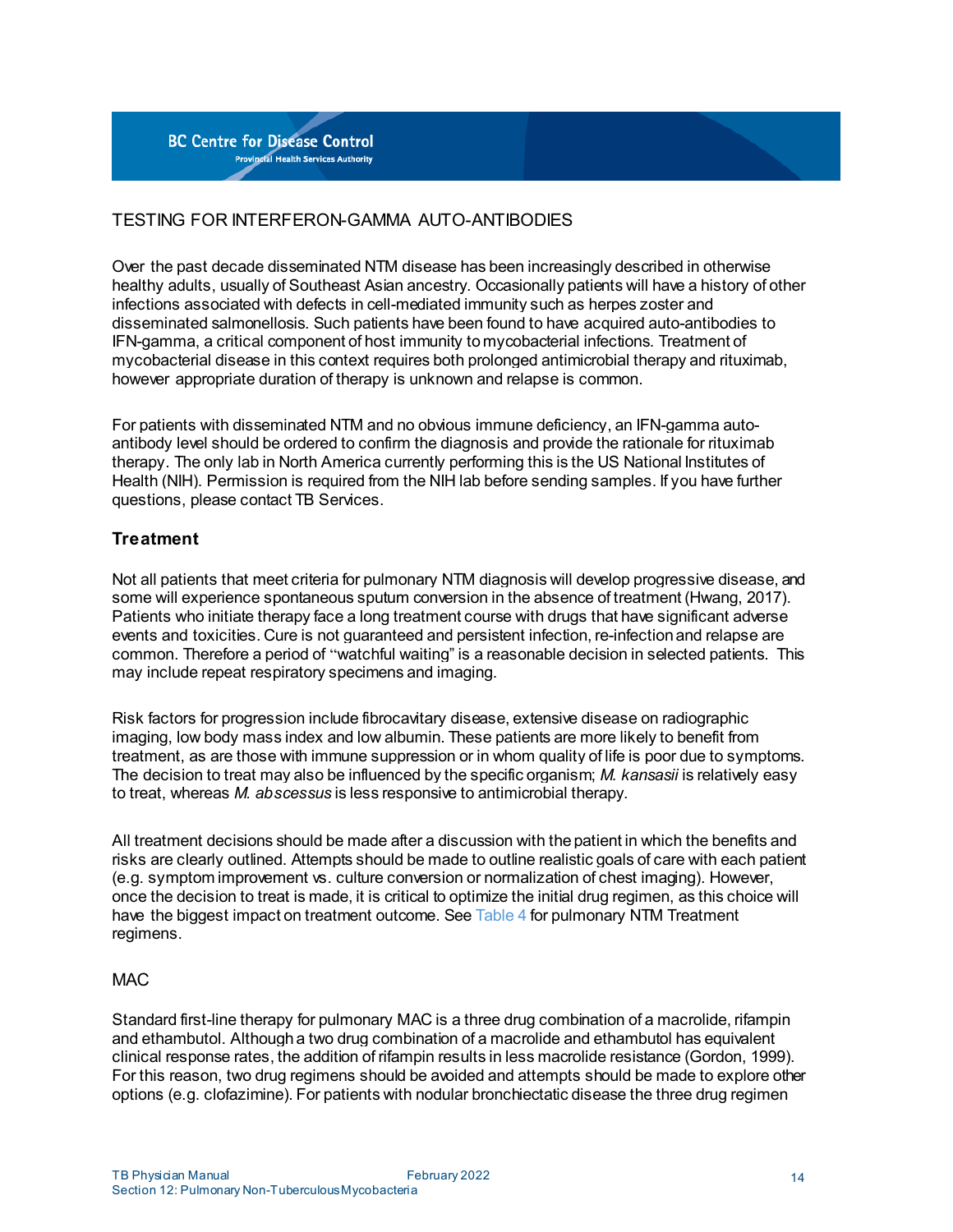may be given daily or three times per week. Intermittent dosing has been shown to have equivalent sputum culture conversion, with less toxicity and no increase in macrolide resistance (Daley, 2020). However, patients with fibrocavitary or extensive disease should receive daily dosing of a three drug regimen.

There is limited data about the optimal length of therapy for pulmonary MAC. A duration of at least 12 months results in higher treatment success than a shorter course, however duration of therapy post-culture conversion has not been well-studied. Therefore, **patientswith macrolide-susceptible disease should be treated for a minimum of 12 monthsafter sputum culture conversion.** Patients who cannot produce a sputum sample, but have otherwise improved clinically and radiographically, should be treated for a minimum of 12 months. A repeat bronchoscopy to establish negative cultures is not recommended.

## MACROLIDES: AZITHROMYCIN AND CLARITHROMYCIN

The cornerstone of pulmonary MAC treatment is a macrolide. Treatment success is highest (65.7%) in patients who receive a macrolide as a component of a three-drug regimen for at least 12 months (Diel, 2018). Macrolide resistance is a dreaded complication of MAC treatment. Sputum conversion in macrolide-susceptible patients is 80%, compared to 11-13% in patients withmacrolide resistance (Wallace, 2014; Morimoto, 2016; Griffith, 2006). **To prevent resistance, two companion drugs should be used with a macrolide throughout treatment in a three-drug regimen.** Ethambutol and either rifampin or clofazimine are the only regimens shown to be effective in protecting against macrolide resistance.

Studies have not shown any difference between clarithromycin and azithromycin in terms efficacy, culture conversion, or development of macrolide resistance (Pasipanodya, 2017). However, drugdrug interactions are more significant with clarithromycin than azithromycin, particularly with the rifamycins (Daley, 2020). Azithromycin is also available in single daily dosing and may be better tolerated than clarithromycin. While either macrolide is acceptable and may be substituted in cases of intolerance, azithromycin is favoured by consensus guidelines (Daley, 2020). Rifabutin may be substituted for rifampin if significant medication interaction or toxicity is anticipated.

## AMIKACIN: PARENTERAL AND INHALED LIPOSOMAL

The role of amikacin in treating pulmonary MAC is to intensify the regimen in cases of extensive, fibrocavitary disease or macrolide resistance. Limited data suggests improved sputum culture conversion in patients who received streptomycin three times weekly for the initial three months of treatment (Kobashi, 2012). The use of amikacin for six months, in combination with surgery, has also been associated with better outcomes in patients with macrolide resistance (Morimoto, 2016; Griffith, 2006).

However, amikacin is parenteral and has significant oto and nephrotoxicity requiring close monitoring. The risk of acute kidney injury increases with age, concomitant nephrotoxic medications and co-morbidities common in elderly patients. Therefore the use of amikacin should be individualized and reserved for patients with a high burden of disease such as extensive bilateral or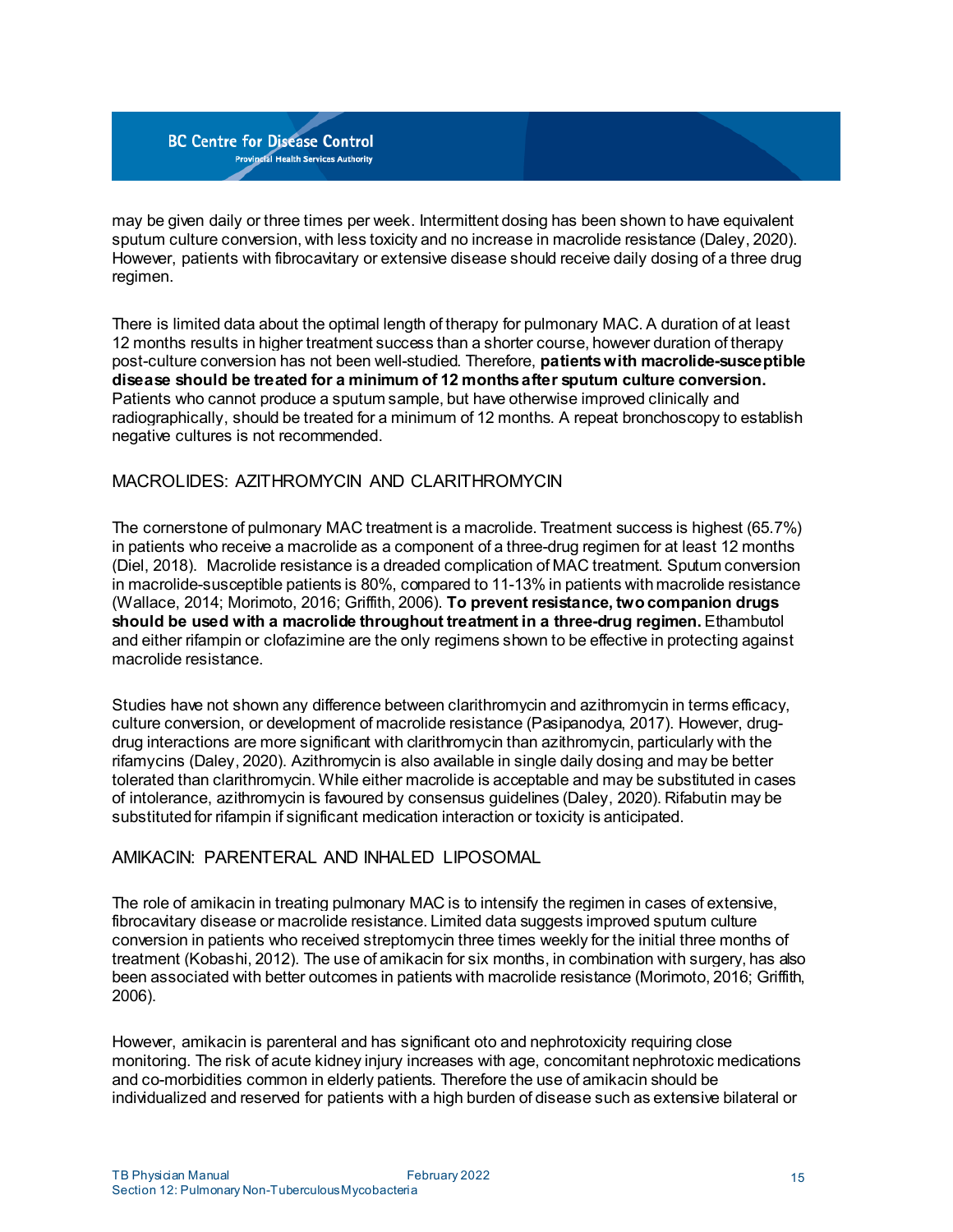cavitary disease, or as salvage therapy for macrolide resistance. To limit toxicity, amikacin should be used for short periods, such as the initial three to six months of treatment or until culture conversion.

Inhaled liposomal amikacin is a salvage medicationin MAC and *M. abscessus* treatment. Clinical trials of patients who fail to convert sputum cultures at 6 months with a standard macrolide-based treatment demonstrate three times higher culture conversion rates with inhaled liposomal amikacin compared to placebo, although amikacin resistance occurred in 10% of patients (Olivier, 2017; Griffith, 2018). Therefore inhaled liposomal amikacin may be added to the regimen for patients with amikacin susceptible MAC isolates (MIC  $\leq$  64 mcg/ml) who have failed standard oral therapy after 6 months.

If possible, an additional companion drug should be added at the same time to prevent amikacin resistance. Inhaled amikacin shares a similar toxicity profile to parenteral amikacin – monitoring for nephrotoxicity, ototoxicity and vestibular toxicity is required. In addition, some patients have bronchospasm related to the mode of therapy. Access to inhaled liposomal amikacin involves SAP and links to the drug company. Currently access is extremely limited in BC due to issues of cost.

## **CLOFAZIMINE**

Clofazimine is an oral antimicrobial originally developed for leprosy and more recently used for drugresistant TB. For pulmonary MAC disease, it has shown to be equally effective to rifampin when substitutedin macrolide-based regimens (Jarand, 2016; Filed, 2003) and safe when used in salvage regimens (Cariello, 2015). Thus, the role for Clofazimine in MAC lung disease is as a substitution drug for rifampin in cases of intolerance, or as a salvage drug.

#### **Special Accessfor Clofazimine**

Physicians should apply for clofazimine independently following the steps below:

- 1. Test for HIV (patients must be HIV negative for Health Canada (HC) approval).
- 2. Order clofazimine DST using NRCM requisition (see [page](#page-7-0) 8).
- 3. If susceptible, request clofazimine prescription (see page 3).
- 4. Liase with the local pharmacist as needed to fill out HC Special Access Program (SAP) Form; you will need to sign and date the form, and in some clinic locations, fill out the rationale for use section. BCCDC pharmacy is available for support/trouble-shooting.
- *5.* If approved by Health Canada, the clinician must complete relevant forms online so that Novartis will release clofazimine. This step must be done promptly to avoid delays in receiving clofazimine.
- *6.* When clofazimine is received, it will be shipped to referring physician or pharmacy as directed.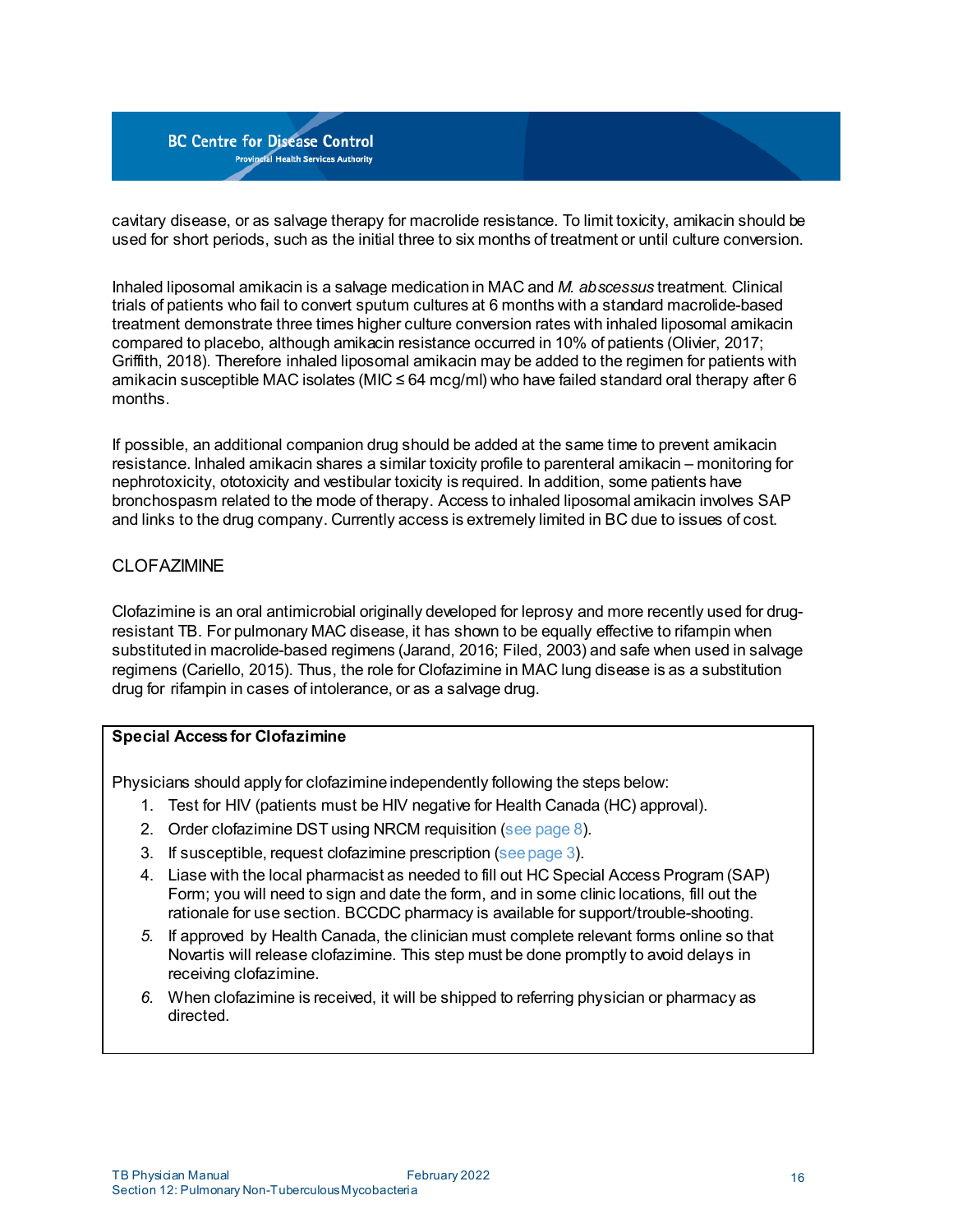

#### M. KANSASII

#### Treatment of M. kansasii lung disease is highly successful compared with other pulmonary NTM. **Standard first-line therapy isrifampin, ethambutol and** *either* **isoniazid** *or* **a macrolide.**

Because isoniazid is associatedwith fewer side effects and drug interactions than macrolides, we recommend starting with isoniazid and switching to a macrolide if necessary. This recommendation is based on overall good tolerability of INH, lack of drug-drug interactions and QTc potentiation if other QTc agents are used, and anti-microbial stewardshipconcerns. Treatment should be daily for at least 12 months. Because treatment outcomes are excellent with a fixed duration of 12 months, there is no reason to base length of therapy on culture conversion.

Rifampin is the cornerstone of treatment for pulmonary *M. kansasii* disease. The presence of rifampin in the regimen results in higher sputum culture conversion and lower relapse rates (Ahn, 1981). Although DST for both ethambutol and isoniazid are unreliable, long clinical experience has reinforced the in vivo efficacy of these drugs. More recently, studies have shown equivalent outcomes when clarithromycin is substituted for isoniazid in the regimen. Moxifloxacin also has excellent in vitro activity against *M. kansasii* and is the best substitute drug in cases of rifampin resistance or intolerance to one of the first-line drugs.

#### M. ABSCESSUS COMPLEX

The M. abscessus complex includes several subspecies –subsp abscessus, massilense and bolletii. *M. abscessus* lung disease is associated with high rates of morbidity and mortality. Treatment is challenging due to limited antibiotic options; most oral drugs show in vitro resistance and the only parenteral options are Tigecycline, Imipenem, Amikacin and Cefoxitin. **Standard first-line therapy should include a minimum of three drugswith demonstrated in vitro activity.**

In patients with macrolide resistance, four drugs should be used, particularly in the first months of treatment when mycobacterial burden and risk of resistance development is highest. Treatment should be daily and for a minimum of 12 months, although longer or periodic treatment courses may be necessary in subgroups of patients. Due to the complexity of treating *M. abscessus* lung disease, particularly in subsp*abscessus* and *bolletii*, patients will require individualized treatment plans.

Similar to MAC, successful treatment of *M. abscessus* pulmonary disease is highly dependent on macrolides. Inducible (*erm*) or mutational (23S RNA) macrolide resistance dramatically reduces sputum culture conversion rates. Multiple studies have shown far better treatment outcomes for patients with *M. abscessus* subsp *massilense,* which carries a non-functional *erm* gene, compared to patients with subsp *abscessus*, supporting the critical importance of macrolide-based therapy (Daley 2020). Therefore, *M. abscessus* **must be identified to the subspecieslevel and DST for clarithromycin, including inducible resistance determination, should be performed to determine macrolide susceptibility.**

Macrolides also have an immunomodulatory effect, likely through reduced neutrophilic inflammation, and are commonly used in the treatment of chronic lung disease such as COPD, cystic fibrosis and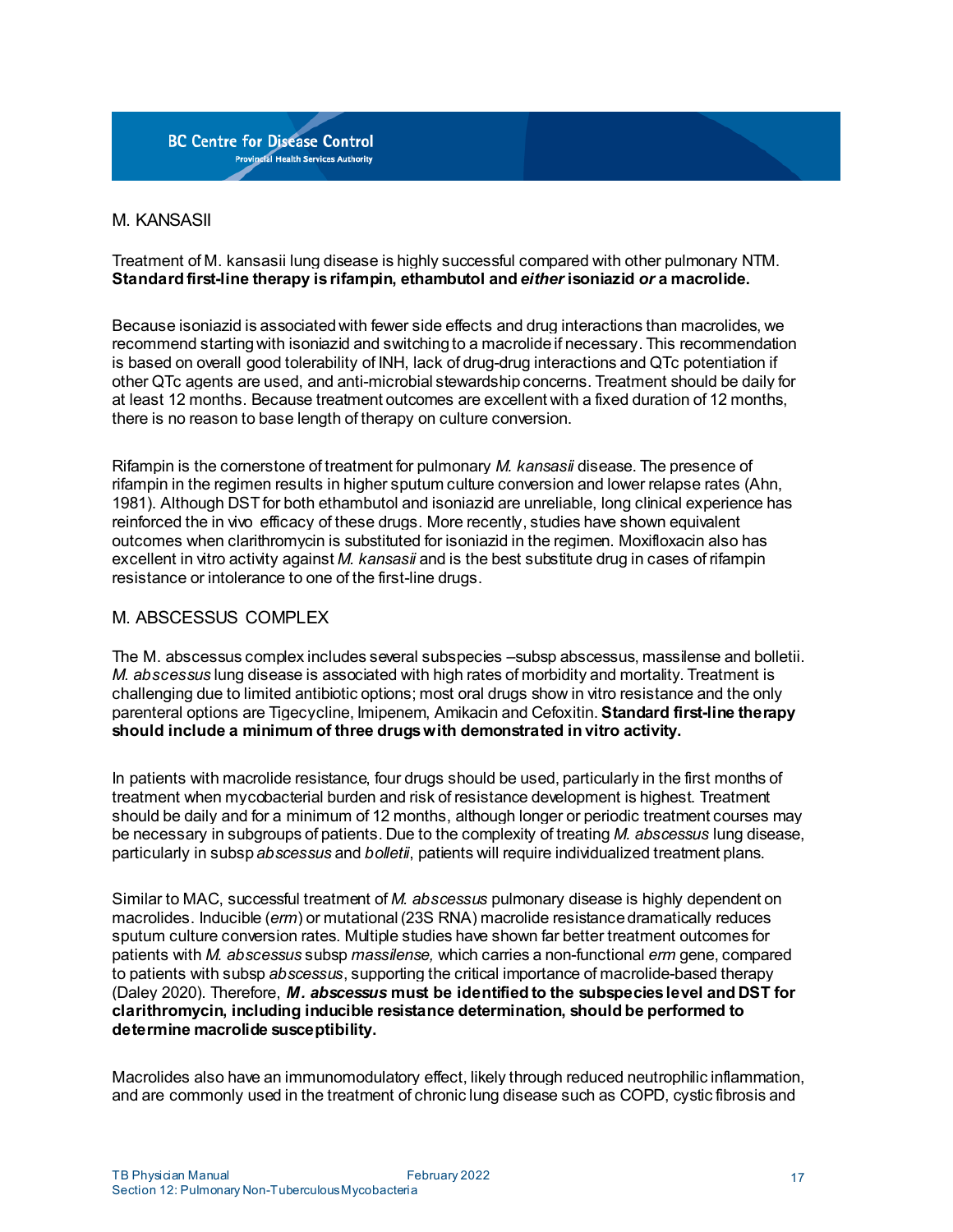bronchiectasis. If a macrolide is used for immunomodulatory effect in a patient with macrolide resistant *M. abscessus* disease, it should not be counted as an active drug in the regimen. Sputum monitoring every three months should also be done to rapidly identify the development of a new NTM infection, particularly MAC, to prevent the development of macrolide resistance. If MAC coinfection is identified, the macrolide should be held until the results of DST are available.

Clofazimine has good in vitro activity against *M. abscessus*, and is synergistic with clarithromycin, amikacin and tigecycline(Shen, 2010). In *M. abscessus* lung disease, clofazimine has been shown to be moderately effective at improving sputum conversion rates, especially when used at the initiation of treatment (Yang, 2017). Thus, clofazimine may be a good initial component of a threefour drug macrolide-based regimen. (For M. abscessus treatment options see [Table](#page-19-0) 4) and if possible, treatment should be deferred until DST is available to guide therapy.

# <span id="page-17-0"></span>**Adjunctive Treatment Options**

## BRONCHIECTASIS CARE

Bronchiectasis is both a precursor and a consequence of NTM infection, and the importance of airway clearance in the treatment of pulmonary NTM disease cannot be overstated. Patients with extensive disease, mucus plugging on CT scan and/or chronic productive cough should engage in an airway clearance technique once or twice daily. These patients should be referred to a respiratory specialist for lung function testing and airway management, as well as a chest physiotherapy program as necessary. These patients also need optimal nutrition, GERD treatment, hemoptysis management, activity levels and vaccinations. The referring respirologist should continue playing a key role in the support of NTM patients on therapy.

#### **BEDAQUILINE**

Bedaquiline is an oral antibiotic developed for multi-drug resistant TB (MDR-TB). It has bacteriostatic activity against both MAC and M. abscessus, with an MIC lower for MAC than M. tuberculosis. However, the clinical efficacy of Bedaquiline for pulmonary NTM infection has only been evaluated in a single small study to date (Philley, 2015). Ten patients with refractory MAC or M. abscessus infection were treated with six months of Bedaquiline in addition toan optimised background regimen of ≥ 5 drugs. While 60% of patients had a reduction of mycobacterial burden, no patient achieved culture conversion at six months. At this time, Bedaquiline is only approved in Canada for the treatment of MDR-TB and is not available for NTM infection.

#### **SURGERY**

The role of surgical resectionin NTM pulmonary disease is unclear. Patients most likely to benefit from surgery are those with unilateral or segmental cavitary disease, drug resistance and/or complications such as severe bronchiectasis or hemoptysis. At the very least a surgical candidate will have failed medical management, but ideally will achieve smear conversion prior to surgery. The decision to pursue surgical resection should be made after careful evaluation of the benefits and risks with the patient, surgeon and respiratory or infectious diseases specialist. Pulmonary NTM patients should be referred for thoracic surgery opinion early into treatment.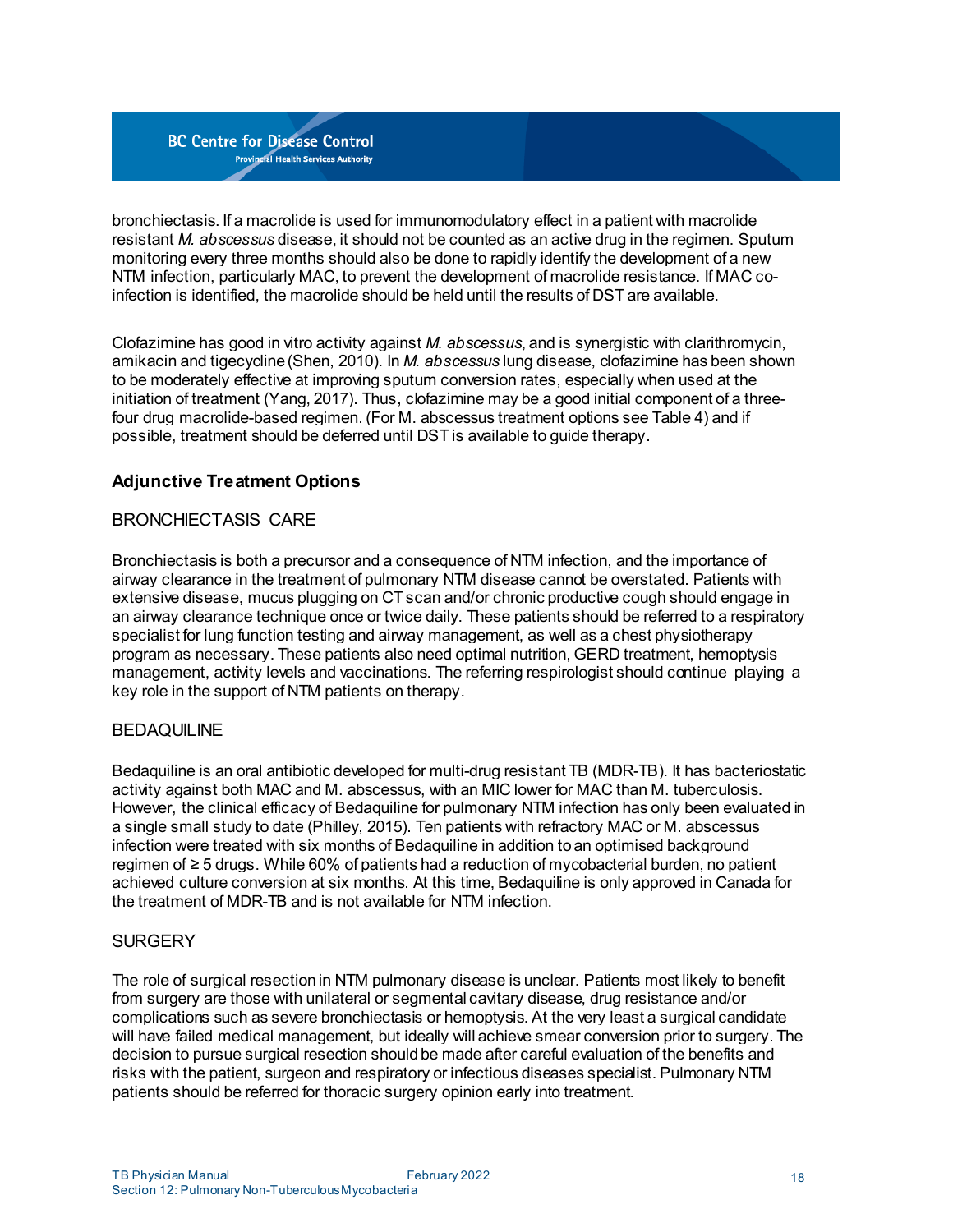

## NITRIC OXIDE

Nitric oxide (NO) has broad-spectrum antimicrobial activity including against mycobacteria both in vitro and in vivo. It has been used in small trials to successfully reduce the burden of M. abscessus in cystic fibrosis patients and improve lung function in the short term (Yaacoby-Bianu, 2018, Bentur 2020), although its impact on culture conversion in unknown.

- NO treatment is challenging, requiring hospitalization, dosing schedules of up to five times daily, and monitoring for safety.
- NO should be reserved for patients with refractory M. abscessus infection as adjunctive therapy.
- Currently, there is no local NO trial actively recruiting.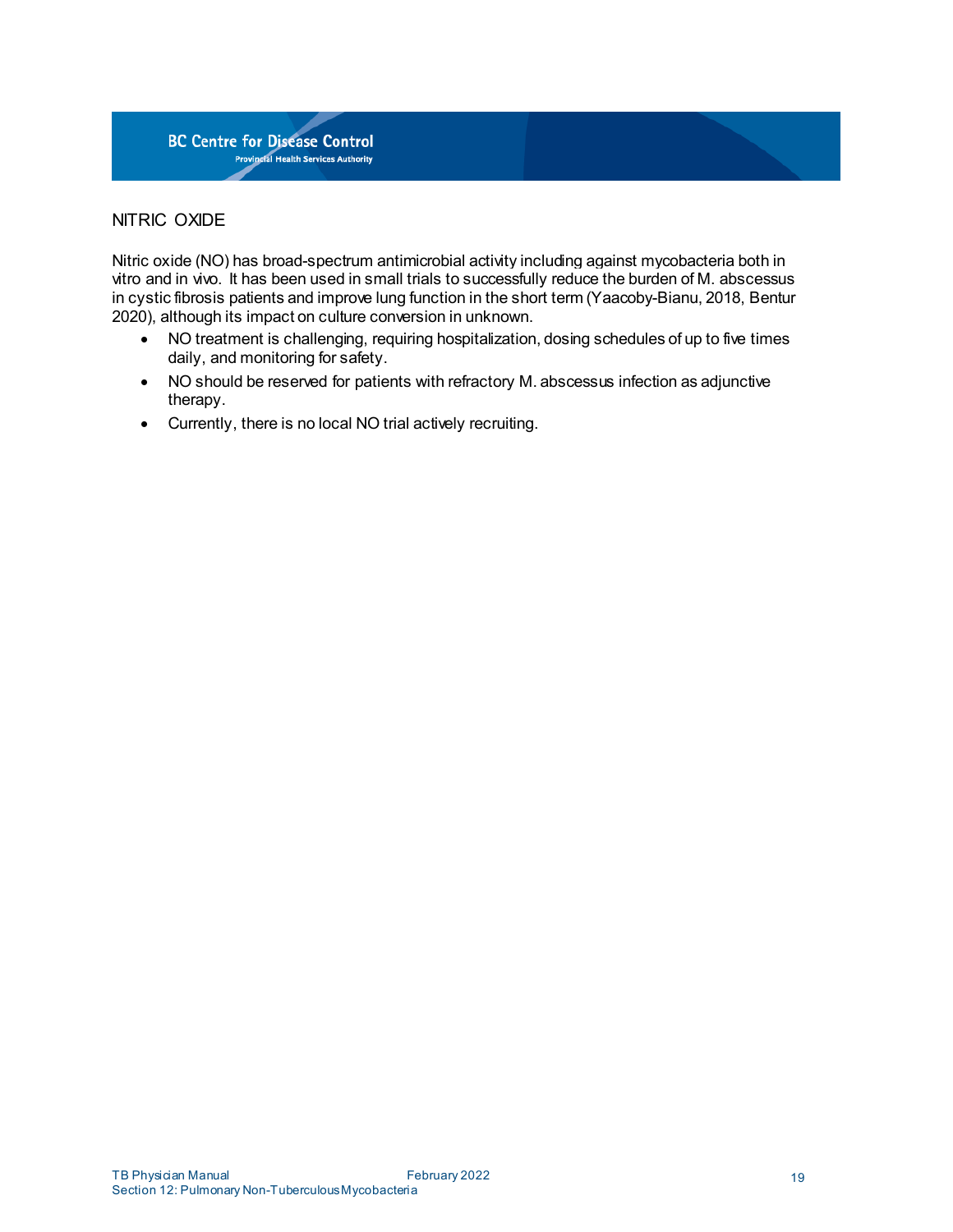

# <span id="page-19-0"></span>TABLE 4. RECOMMENDED TREATMENT REGIMENS FOR PULMONARY NTM \*

| <b>Pathogen</b>        | <b>Drugs</b> | <b>Preferred Regimen</b>   | <b>Daily Dose</b>                                       |             |  |
|------------------------|--------------|----------------------------|---------------------------------------------------------|-------------|--|
| <b>MAC</b>             |              |                            |                                                         |             |  |
| Nodular-bronchiectatic | 3            | Azithromycin               | 250-500mg                                               | 500 mg      |  |
|                        |              | Clarithromycin             | 500 mg twice daily                                      |             |  |
|                        |              | Rifampin                   | 450-600 mg (10 mg/kg)                                   | 600 mg      |  |
|                        |              | <b>Rifabutin</b>           | 150-300 mg (150 mg<br>w ith Clarithomycin)              | 300 mg      |  |
|                        |              | Ethambutol                 | 15 mg/kg                                                | 25 mg/kg    |  |
| <b>Cavitary</b>        | $\geq 3$     | Azithromycin               | 250-500mg                                               | 500 mg      |  |
|                        |              | Clarithromycin             | 500 mg twice daily                                      |             |  |
|                        |              | Rifampin                   | 450-600 mg (10 mg/kg)                                   | 600 mg      |  |
|                        |              | Rifabutin                  | 150-300 mg<br>$(150 \text{ mg w}$ ith<br>Clarithomycin) | 300 mg      |  |
|                        |              | Ethambutol                 | 15 mg/kg                                                | 25 mg/kg    |  |
|                        |              | Amikacin IV                | 10-15 mg/kg                                             | 15-25 mg/kg |  |
| Alternative/Salvage    |              | Amikacin inhaled liposomal | 590 mg                                                  |             |  |
|                        |              | Clofazimine                | 100 mg                                                  |             |  |
| M. kansasii            |              |                            |                                                         |             |  |
| <b>Option 1</b>        | 3            | Rifampin (Rifabutin)       | 450-600 mg (10 mg/kg)                                   |             |  |
|                        |              | Ethambutol                 | 15 mg/kg                                                |             |  |
|                        |              | <b>Isoniazid</b>           | 300 mg                                                  |             |  |
| <b>Option 2</b>        |              | Rifampin (Rifabutin)       | 450-600 mg (10 mg/kg)                                   |             |  |
|                        |              | Ethambutol                 | 15 mg/kg                                                |             |  |
|                        |              | Azithromycin               | 250-500 mg                                              |             |  |

\* Adapted from Treatment of Nontuberculous Mycobacterial Pulmonary Disease: An Official [ATS/ERS/ECMID/IDSA](https://pubmed.ncbi.nlm.nih.gov/32636299/) Clinical Practice Guideline (2020).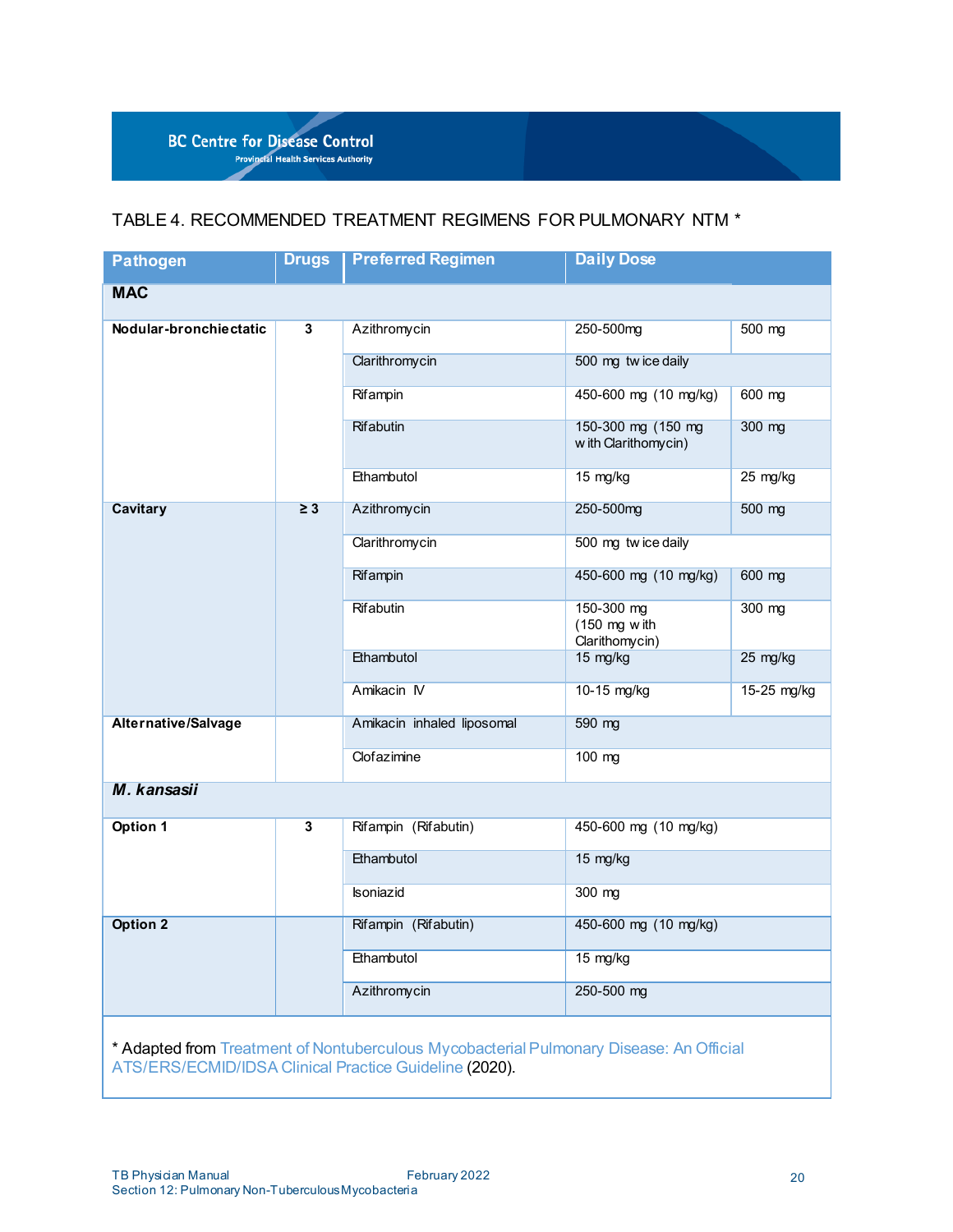# TABLE 4. RECOMMENDED TREATMENT REGIMENS FOR PULMONARY NTM CONT.

| <b>Pathogen</b>                                                                                                        | <b>Drugs</b> | <b>Preferred Regimen</b>        | <b>Daily Dose</b>            | 3 times per<br>week |  |  |
|------------------------------------------------------------------------------------------------------------------------|--------------|---------------------------------|------------------------------|---------------------|--|--|
| M. abscessus                                                                                                           |              |                                 |                              |                     |  |  |
| <b>Macrolide susceptible</b>                                                                                           | $\geq 3$     | Azithromycin (Clarithromycin)   | 250-500mg                    |                     |  |  |
|                                                                                                                        |              |                                 | <b>AND</b>                   |                     |  |  |
|                                                                                                                        |              |                                 | Choose 2-3:                  |                     |  |  |
|                                                                                                                        |              | Amikacin IV                     | 10-15 mg/kg                  | 15-25 mg/kg         |  |  |
|                                                                                                                        |              | Cefoxitin                       | 2-4 g BID-TID (max 12 g/day) |                     |  |  |
|                                                                                                                        |              | Imipenem                        | 500-1000 mg BID-TID          |                     |  |  |
|                                                                                                                        |              | <b>Tigecycline</b>              | 25-50 mg QD-BID              |                     |  |  |
|                                                                                                                        |              | Clofazimine                     | 100 mg                       |                     |  |  |
|                                                                                                                        |              | Linezolid                       | 600 mg QD-BID                |                     |  |  |
| <b>Macrolide resistant</b>                                                                                             | $\geq 4$     | Choose 4-6:                     |                              |                     |  |  |
|                                                                                                                        |              | Amikacin IV                     | 10-15 mg/kg                  | 15-25 mg/kg         |  |  |
|                                                                                                                        |              | Cefoxitin                       | 2-4 g BID-TID (max 12 g/day) |                     |  |  |
|                                                                                                                        |              | Imipenem                        | 500-1000 mg BID-TID          |                     |  |  |
|                                                                                                                        |              | Tigecycline                     | 25-50 mg QD-BID              |                     |  |  |
|                                                                                                                        |              | Clofazimine                     | 100 mg                       |                     |  |  |
|                                                                                                                        |              | Linezolid                       | 600 mg QD-BID                |                     |  |  |
|                                                                                                                        |              | Amikacin inhaled liposomal      | 590 mg                       |                     |  |  |
|                                                                                                                        |              | Azithromycin (Clarithromycin) # | 250-500mg                    |                     |  |  |
| # Macrolide should not be considered an active drug, but can be used or maintained for its<br>immunomodulatory effect. |              |                                 |                              |                     |  |  |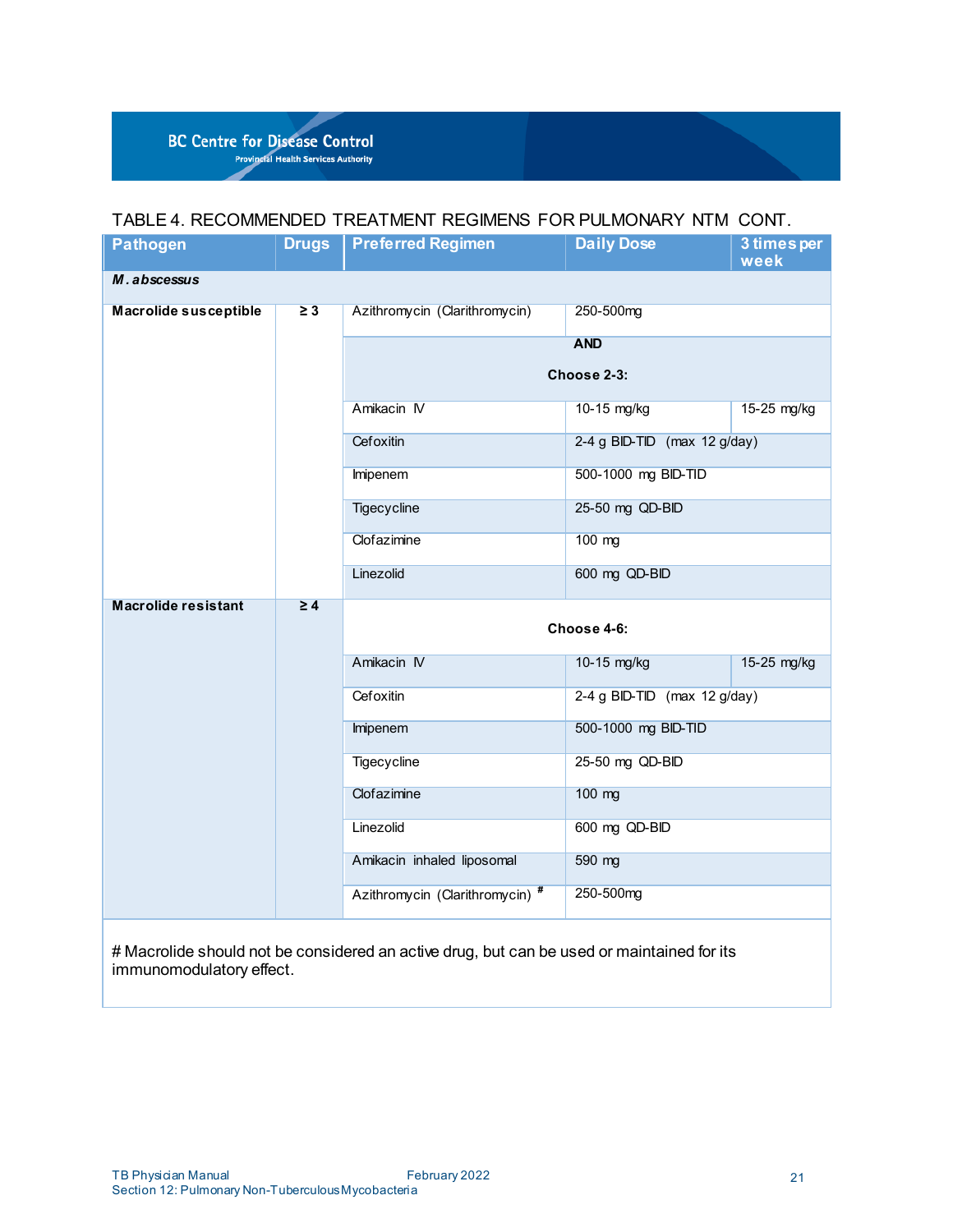

# <span id="page-21-0"></span>**Monitoring During Treatment**

The same criteria used for diagnosis (clinical, radiographic and microbiologic) should be used to gauge response to treatment. After initiation of treatment, patients should be seen monthly to assess both clinical response and medication tolerance.

Patients should have sputum collected spontaneously or through induction every one to two months until culture conversion. Thereafter, stable patients who are tolerating medication can be evaluated every two to three months for the duration of therapy. Bronchoscopy is not necessary to document culture conversion in patients who cannot produce sputum and have otherwise improved.

Radiographic changes can occur slowly if ever. It is not unusual to see CT images with evidence for improvement, deterioration and stability all on the same scan. In patients who are clinically improving there is no need to repeat chest imaging more frequently than every six to twelve months. However repeat imaging is warranted in patients with clinical progression and/or failure to convert sputum culture if a treatment change is planned. Repeat imaging may also be considered at the discontinuation of therapy to determine a new baseline.

Adverse events are very common during the treatment of NTM infections. Medication regimens should be chosen after reviewing the "Best Possible Medication History" to limit the risk of significant medication interactions. (See [Table](#page-23-0) 5 for the most significant medication side effects and recommendations for monitoring).

#### PROLONGED QTC

Three medications used in the treatment of pulmonary NTM are associated withprolongation of the QTc interval: Azithromycin, Moxifloxacin and Clofazamine. Before starting treatment, a careful review of the patient's medication list is critical to identify other medications that prolong the QTc and determine their necessity. A baseline ECG should be performed.

If the baseline is abnormal (> 450 ms in males, > 470 ms in females) the ECG should be repeated within two weeks of starting Azithromycin, Moxifloxacin or Clofazimine. If the difference between baseline and follow-up QTc is < 60 ms, and the patient is on only one QTc prolonging antibiotic, no further ECG monitoring is required. If the patient is taking two or more QTc prolonging medications, ECG should be monitored monthly. If the difference between baseline and follow-up QTc is > 60 ms, or QTc is > 500 ms, Cardiology consultation is recommended to review the ECG and advise on continuing therapy.

#### AMIKACIN TOXICITY

Amikacin has concentration dependent bactericidal activity against mycobacteria and is an important component of treatment of *M. abscessus* and cavitary MAC infections. However clinicians are often reluctant to use this drug due to toxicity. Rates of ototoxicity in long-term mycobacterial treatment in highly controlled settings are as high as 37%, with risk increasing with age and cumulative dose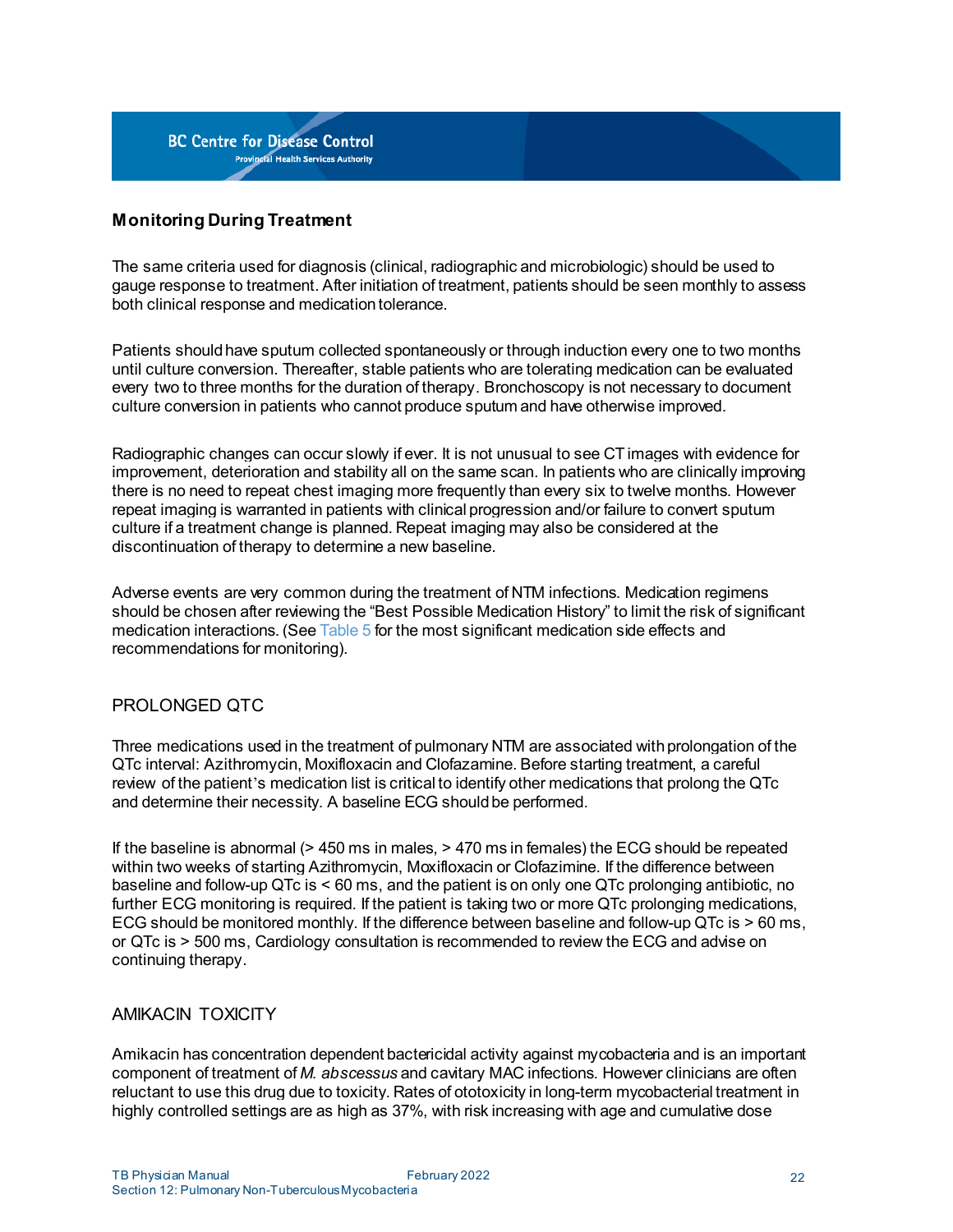(Peloquin, 2004), and particularly after six months of therapy (Modongo, 2014). Vestibular toxicity occurs in 9% and reversible nephrotoxicity in 15% (Peloquin, 2004). There is no difference in rates of toxicity with dose, dosing frequency or serum trough levels (Peloquin, Modongo). The most important interventions to reduce toxicity include maintaining adequate hydration, replacing calcium, magnesium and potassium as needed, and ensuringappropriate weight-based dosing for renal function. Parenteral Amikacin should be reserved for the initial three to six months of therapy or until culture conversion is achieved. Inhaled liposomal Amikacin, which has lower rates of toxicity, can be continued if necessary for the duration of treatment.

# DRUG-DRUG INTERACTIONS

Of all the drugs used to treat pulmonary NTM, Rifampin is the most likely to cause drug-drug interactions due to its potent induction of the hepatic cytochromeP-450 (CYP) enzyme system and the P-glycoprotein (P-gp) transport system. Some of the most common interactions include warfarin, oral contraceptives, cyclosporine, glucocorticoids, and opioids. A thorough review of the patient's medication list is essential before starting NTM therapy toidentify and plan for interactions. Rifabutin is a less potent P450 inhibitor and can be used in place of Rifampin to minimize drug interactions during pulmonary NTM therapy.

# THERAPEUTIC DRUG MONITORING

Therapeutic Drug Monitoring (TDM) is recommended in situations where drug-drug interactions or malabsorption may be causing sub-therapeutic drugs levels. Patients who fail to have clinical improvement or culture conversion despite good adherence and drug susceptible isolates should have TDM performed. There is no indication for collecting routine drug levels for all patients during the treatment of pulmonary NTM disease.

TDM (two hour and six hour) is available for Azithromycin, Clarithromycin, Ciprofloxacin, Moxifloxacin, Clofazimine, Linezolid, Rifabutin, Rifampin and Ethambutol. Repeat levels are discouraged especially if there was no intervention with initial results.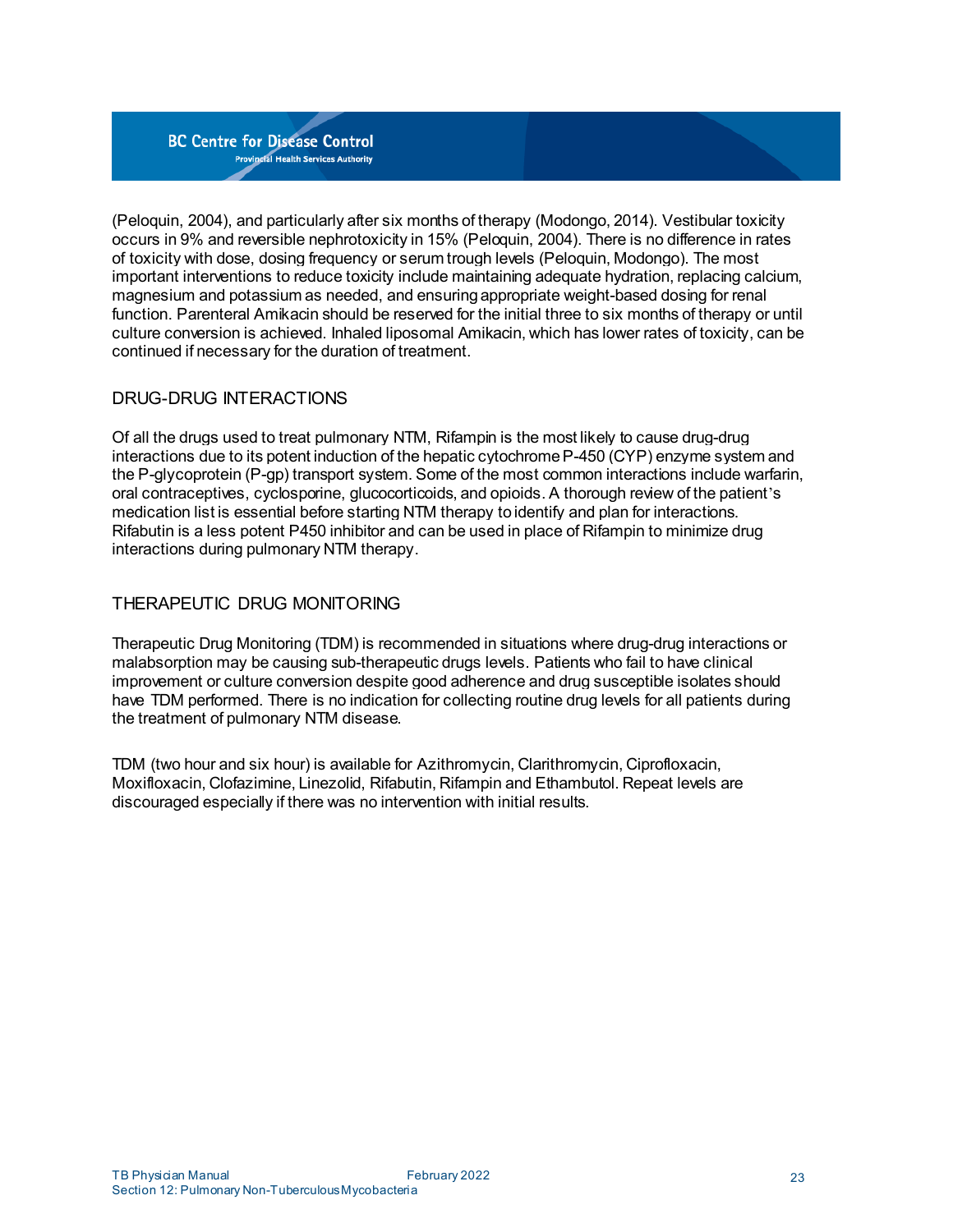## <span id="page-23-0"></span>TABLE 5. SIGNIFICANT ADVERSE EVENTS AND MONITORING RECOMMENDATIONS

| <b>Drug</b>                              | <b>Most Common</b><br><b>Reaction</b> | <b>Monitoring</b>                                                                                                                                                   | <b>Action</b>                                                                                   |
|------------------------------------------|---------------------------------------|---------------------------------------------------------------------------------------------------------------------------------------------------------------------|-------------------------------------------------------------------------------------------------|
| <b>Azithromycin</b><br>Clarithromycin    | Gastrointestinal                      | Clinical                                                                                                                                                            | Anti-emetics<br>Change to Azithromycin<br>If MAC, reduce dose/frequency                         |
|                                          | Prolonged QTc                         | ECG baseline, 2 w eeks after<br>starting treatment, and then<br>every 2-4 w eeks if $\geq 2$ drugs<br>that prolong the QTc and/or<br>the QTc increase is $> 60$ ms. | Stop if QTc > 500 ms                                                                            |
|                                          | Ototoxicity                           | Consider audiogram at<br>baseline and monthly                                                                                                                       | Stop if change in audiogram                                                                     |
| Rifampin<br><b>Rifabutin</b>             | Pruritis/Rash                         | Clinical                                                                                                                                                            | Anti-histamines, topical lotion<br>Stop only if severe or evidence<br>of IgE mediated reaction  |
|                                          | Hepatotoxicity                        | AST and T. Bili at baseline, 2<br>w eeks and monthly                                                                                                                | Stop if AST or T. Bili 3x ULN,<br>restart w hen levels normal                                   |
|                                          | Cytopenias                            | CBC at baseline, 2 w eeks and<br>monthly                                                                                                                            | Stop if severe, attempt to restart<br>w hen levels normal                                       |
|                                          | <b>Body Fluid</b><br>Discoloration    | Clinical                                                                                                                                                            | Inform patient prior to start                                                                   |
|                                          | Uveitis (Rifabutin)                   | Visual acuity testing monthly                                                                                                                                       | If documented change in VA<br>stop drug and refer to<br>ophthalmology                           |
| <b>Ethambutol</b>                        | <b>Ocular Toxicity</b>                | Visual acuity and color<br>discrimination testing at<br>baseline and monthly; referral<br>to ophthalmology                                                          | If documented change on eye<br>exam stop drug and refer to<br>ophthalmology                     |
| <b>Amikacin IV</b>                       | Nephrotoxicity                        | Cr/GFR at baseline, 2 weeks<br>and monthly                                                                                                                          | Maintain hydration<br>Replace electrolyte depletion<br>Stop if 50% increase Cr from<br>baseline |
|                                          | Ototoxicity                           | Audiogram at baseline and<br>monthly; ask about vestibular<br>concerns (e.g. balance)                                                                               | Maintain hydration<br>Replace electrolyte depletion<br>Stop if change in audiogram              |
| Amikacin,<br><b>Inhaled</b><br>Liposomal | Cough/Dyspnea<br>Dysphonia            | Clinical                                                                                                                                                            | Stop if severe                                                                                  |
|                                          | Nephrotoxicity                        | Cr/GFR at baseline, 2 weeks<br>and monthly                                                                                                                          | Maintain hydration<br>Replace electrolyte depletion<br>Stop if 50% increase Cr from<br>baseline |
|                                          | Ototoxicity                           | Audiogram at baseline and<br>monthly; ask about vestibular<br>concerns (e.g. balance)                                                                               | Maintain hydration<br>Replace electrolyte depletion<br>Stop if change in audiogram              |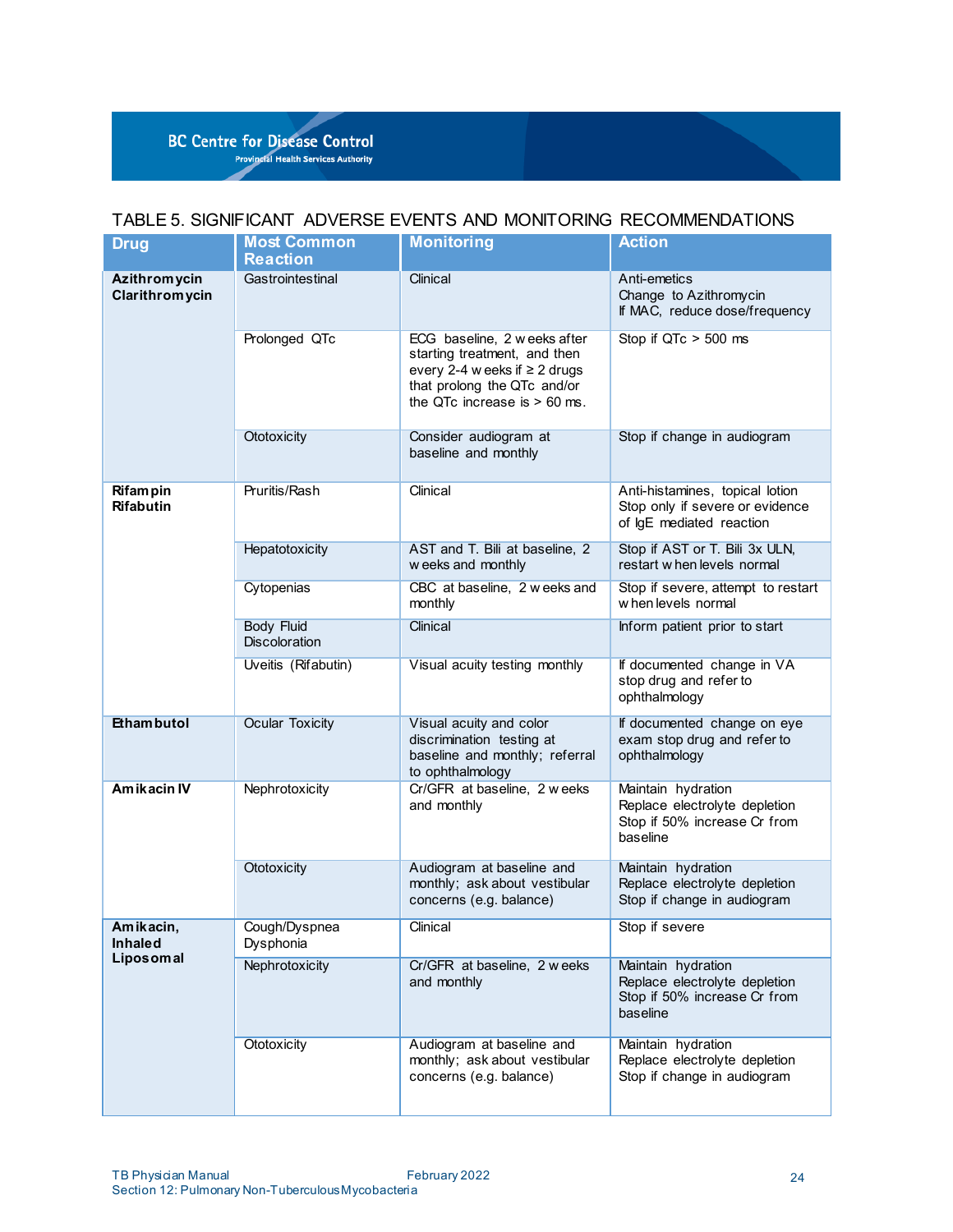| TABLE 5. SIGNIFICANT ADVERSE EVENTS AND MONITORING RECOMMENDATIONS<br>CONT. |                                       |                                                                                                                                                                     |                                                                             |  |  |
|-----------------------------------------------------------------------------|---------------------------------------|---------------------------------------------------------------------------------------------------------------------------------------------------------------------|-----------------------------------------------------------------------------|--|--|
| <b>Drug</b>                                                                 | <b>Most Common</b><br><b>Reaction</b> | <b>Monitoring</b>                                                                                                                                                   | <b>Action</b>                                                               |  |  |
| <b>Clofazimine</b>                                                          | Skin discoloration and<br>dryness     | Clinical                                                                                                                                                            | Inform patient prior to start                                               |  |  |
|                                                                             | Hepatotoxicity                        | AST and T. Bili at baseline, 2<br>w eeks and monthly                                                                                                                | Stop if AST or T. Bili 3x ULN,<br>restart when levels normal                |  |  |
|                                                                             | Prolonged QTc                         | ECG baseline, 2 w eeks after<br>starting treatment, and then<br>every 2-4 w eeks if $\geq 2$ drugs<br>that prolong the QTc and/or<br>the QTc increase is $> 60$ ms. | Stop if QTc > 500 ms                                                        |  |  |
| <b>Linezolid</b>                                                            | Cytopenias                            | CBC at baseline, 2 w eeks and<br>monthly                                                                                                                            | Stop if severe, restart at 300 -<br>600 mg QD or 600 mg QOD                 |  |  |
|                                                                             | Peripheral Neuropathy                 | Clinical                                                                                                                                                            | Stop if severe                                                              |  |  |
|                                                                             | Optic neuritis                        | Visual acuity and color<br>discrimination testing at<br>baseline and monthly                                                                                        | If documented change on eye<br>exam stop drug and refer to<br>ophthalmology |  |  |
| <b>Moxifloxacin</b>                                                         | Prolonged QTc                         | ECG baseline, 2 w eeks after<br>starting treatment, and then<br>every 2-4 w eeks if $\geq$ 2 drugs<br>that prolong the QTc and/or<br>the QTc increase is $> 60$ ms. | Stop if $QTc > 500$ ms                                                      |  |  |
|                                                                             | Tendinopathy                          | Clinical                                                                                                                                                            | Stop if suspected                                                           |  |  |
|                                                                             | CNS (dizziness,<br>delirium, tremor)  | Clinical                                                                                                                                                            | Stop if suspected                                                           |  |  |
|                                                                             | C. difficile Infection                | Clinical                                                                                                                                                            | Send stool for C. difficle testing                                          |  |  |
|                                                                             | Hepatotoxicity                        | AST and T. Bili at baseline, 2<br>w eeks and monthly                                                                                                                | Stop if AST or T. Bili 3x ULN,<br>restart w hen levels normal               |  |  |
| <b>Cefoxitin</b>                                                            | Cytopenias                            | CBC at baseline, 2 w eeks and<br>monthly                                                                                                                            | Stop if severe, attempt to restart<br>w hen levels normal                   |  |  |
|                                                                             | Nephrotoxicity                        | Cr/GFR at baseline, 2 weeks<br>and monthly                                                                                                                          | Maintain hydration<br>Stop if 50% increase Cr from<br>baseline              |  |  |
| Imipenem                                                                    | Cytopenias                            | CBC at baseline, 2 w eeks and<br>monthly                                                                                                                            | Stop if severe, attempt to restart<br>when levels normal                    |  |  |
|                                                                             | Nephrotoxicity                        | Cr/GFR at baseline, 2 weeks<br>and monthly                                                                                                                          | Maintain hydration<br>Stop if 50% increase Cr from<br>baseline              |  |  |
| <b>Tigecycline</b>                                                          | Gastrointestinal                      | Clinical                                                                                                                                                            | Anti-emetics                                                                |  |  |
|                                                                             | Hepatotoxicity                        | AST and T. Bili at baseline, 2<br>w eeks and monthly                                                                                                                | Stop if AST or T. Bili 3x ULN,<br>restart when levels normal                |  |  |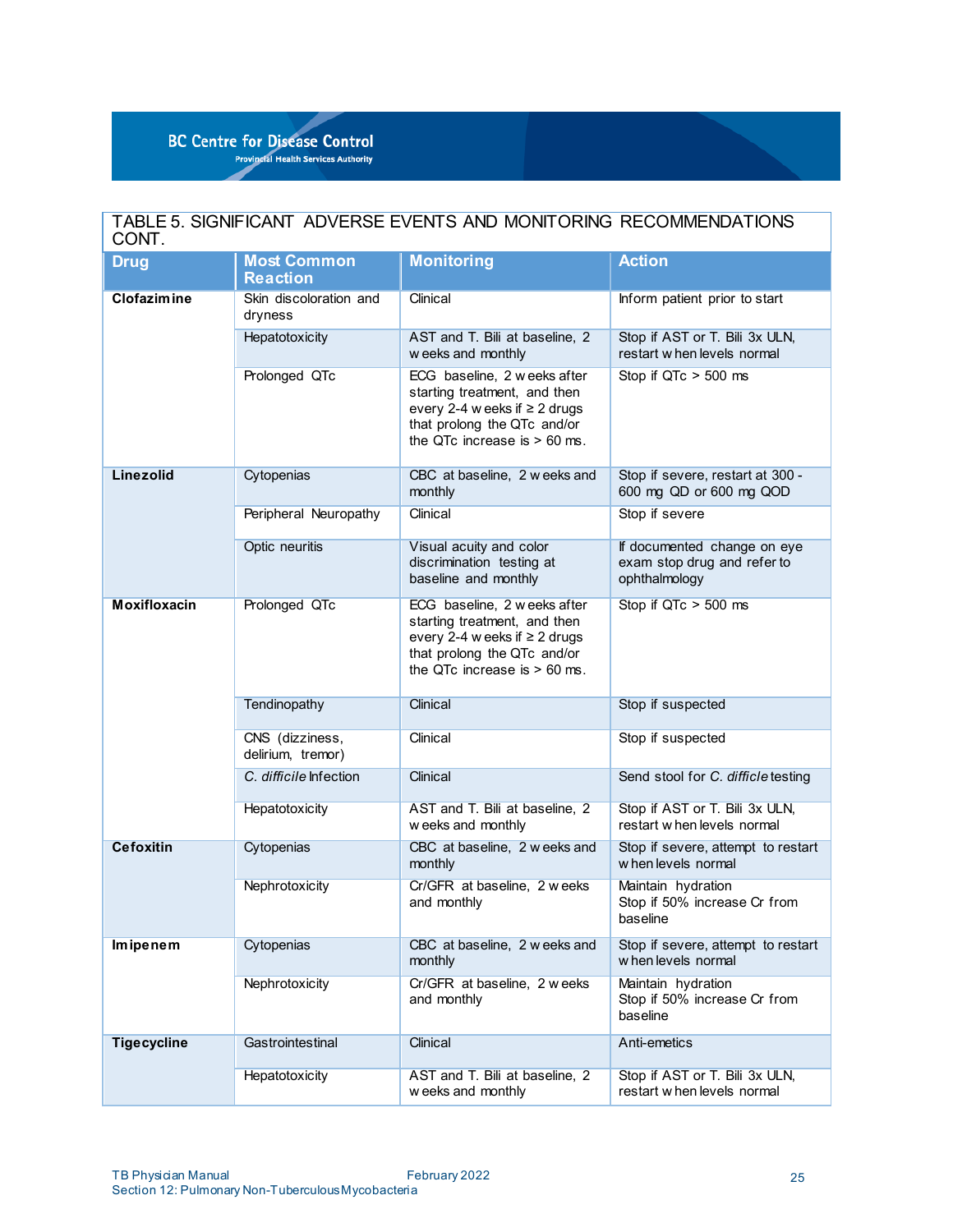

## <span id="page-25-0"></span>**End of Treatment**

The decision to end treatment is an individualized one. Patients who have had symptom resolution, radiographic improvement or stability, and have achieved culture conversion are candidates to stop treatment after a minimum of 12 months. For MAC and *M. abscessus,* patients should be treated for a minimum of 12 months after culture conversion. Almost half (48%) of patients with nodular bronchiectatic MAC will have recurrence after treatment, primarily as re-infection (Wallace, 2014), and patients should be informed about this possibility.

Some patients may not achieve culture conversion and this is commonin cases of extensive disease, macrolide resistance and *M. abscessus* infection. In such cases the likelihood of cure is low and goals of care are to reduce or limit further worsening of symptoms and slow disease progression in order to maximize quality of life. The risks and benefits of continuing or intensifying therapy should be discussed with patients, their families and primary care providers. Some patients may choose to stop therapy in order to reassess symptoms and quality of life off therapy (e.g. drug holiday).

In many instances, NTM management is complicated with suboptimal treatment response. In the event of treatment non-response or the need for non-standard regimen, a second opinion may be warranted. Complex Patient Referrals can be made to the National Jewish Health [Advanced](https://www.nationaljewish.org/conditions/ntm-nontuberculous-mycobacteria) Diagnostic [Laboratories](https://www.nationaljewish.org/conditions/ntm-nontuberculous-mycobacteria) in Denver, CO.

#### <span id="page-25-1"></span>**Suggested Readings**

Treatment of Nontuberculous [MycobacterialPulmonary](http://www.idsociety.org/practice-guideline/nontuberculous-mycobacterial-ntm-diseases/) Disease: An Official [ATS/ERS/ESCMID/IDSA](http://www.idsociety.org/practice-guideline/nontuberculous-mycobacterial-ntm-diseases/) Clinical Practice Guideline (2020).

[Pharmacotherapy](http://www.mayoclinicproceedings.org/action/showPdf?pii=S0025-6196%2818%2930994-7) Approaches in Nontuberculous Mycobacteria Infections, Mayo Clinic Proceedings (2019).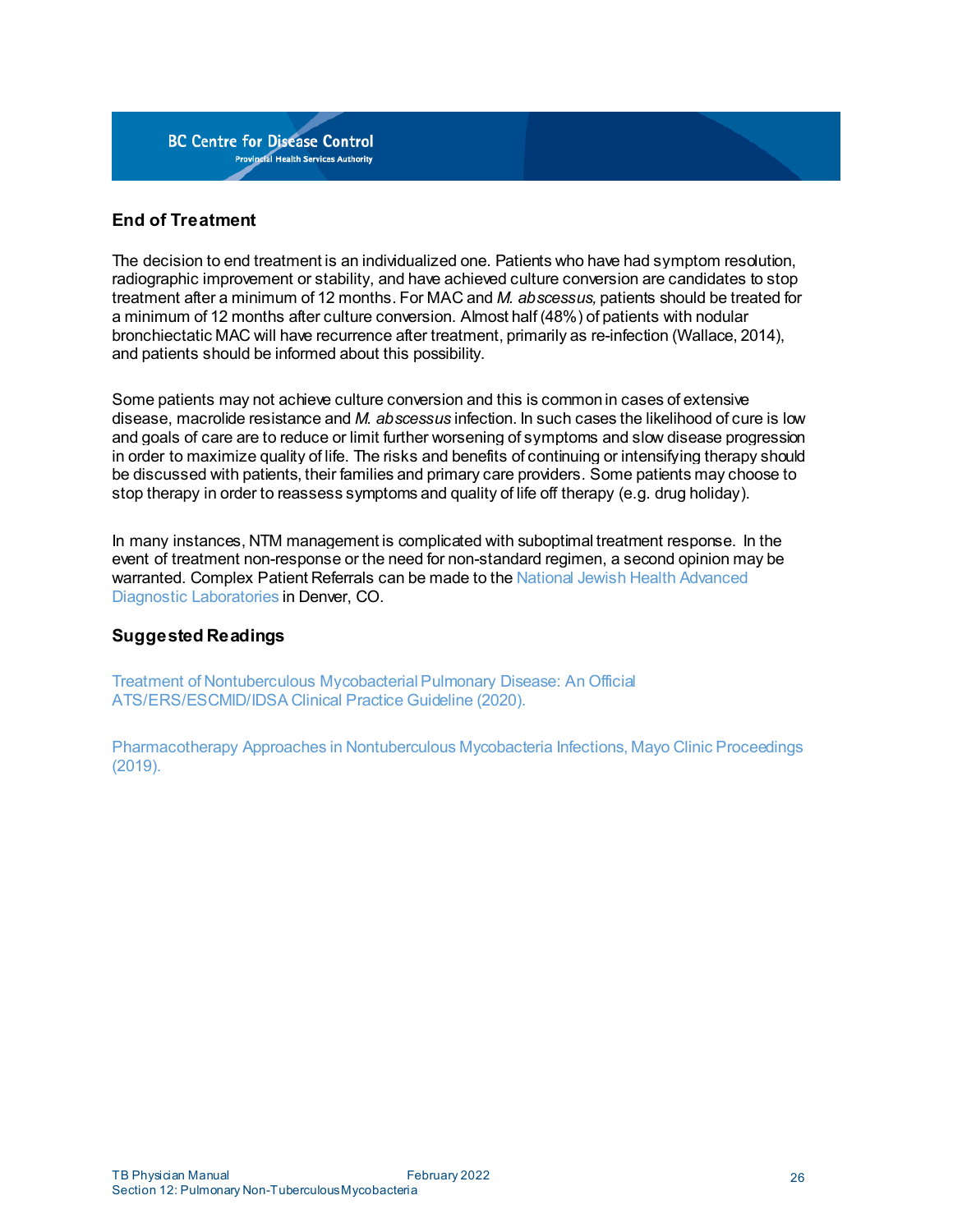

#### <span id="page-26-0"></span>**References**

Hernandez-Garduno E, Rodrigues M, Elwood RK. The incidence of pulmonary non-tuberculous mycobacteria in British Columbia, Canada. *Int J Tuberc Lung Dis* 2009; 13(9):1086-93.

Personal communication, BC CDC Public Health Laboratory, 2017.

Erasmus J, McAdams H, Farrell M. Pulmonary Nontuberculous Mycobacteria Radiographic Manifestations. *Radiographics* 1999; 19:1487-1503.

Van Ingen J, Bendien SA, de Lange WC. Clinicalrelevance of non-tuberculous mycobacteria pulmonary disease in the Nijmegen-Arnhem region, The Netherlands. Thorax 2009;64:502-6.

Tsukamura M. Diagnosis of disease causedby Mycobacterium avium complex. Chest 1991; 99:667- 9.

Sugihara E, Hirota N, Niizeki T. Usefulness of bronchial lavage for the diagnosis of pulmonary disease caused by Mycobacterium-avium-intracellulare complex pulmonary disease. J Infect Chemother 2003; 9:328-32.

CLSI. Susceptibility testing of mycobacteria. Nocardia spp, and other aerobic actinomyces.  $3<sup>rd</sup>$ ed., Vol. M24. Wayne, PA: Clinical and Laboratory Standards Institute, 2018.

Ferro BE, Meletiadis J, Wattenberg M. Clofazimine prevents growth of *Mycobacterium abscessus* and *Mycobacterium avium* type strains exposed to amikacin and clarithromycin. Antimicrob Agents Chemother 2016; 60:1097-105.

Hwang JA, Kim S, Campbell IA. Natural history of Mycobacterium avium complex lung disease in untreated patients with a stable course. Eur Respir J 2017; 49:1600537.

Diel R, Nienhaus A, Ringshausen FC. Microbiologic outcome of interventions against Mycobacterium avium complex pulmonary disease: a systematic review. Chest 2018; 153:888-921.

Wallace RJ, Brown-ElliotBA, McNulty S., Macrolide/Azalidetherapy for nodular bronchiectatic Mycobacterium avium complex lung disease. Chest 2014;146:276-82.

Morimoto K, Namkoong H, Hasegawa N. Nontuberculous Mycobacteriosis Japan Research Consortium. Macrolide resistant Mycobacterium avium complex lung disease: analysis of 102 consecutive cases. Ann Am Thorac Soc 2016;13:1904-11.

Griffith DE, Brown-Elliot BA, Langsjoen B. Clinical and molecular analysis of macrolide resistance in Mycobacterium avium complex lung disease. Am J Resp Crit Care Med 2006; 174:928-34.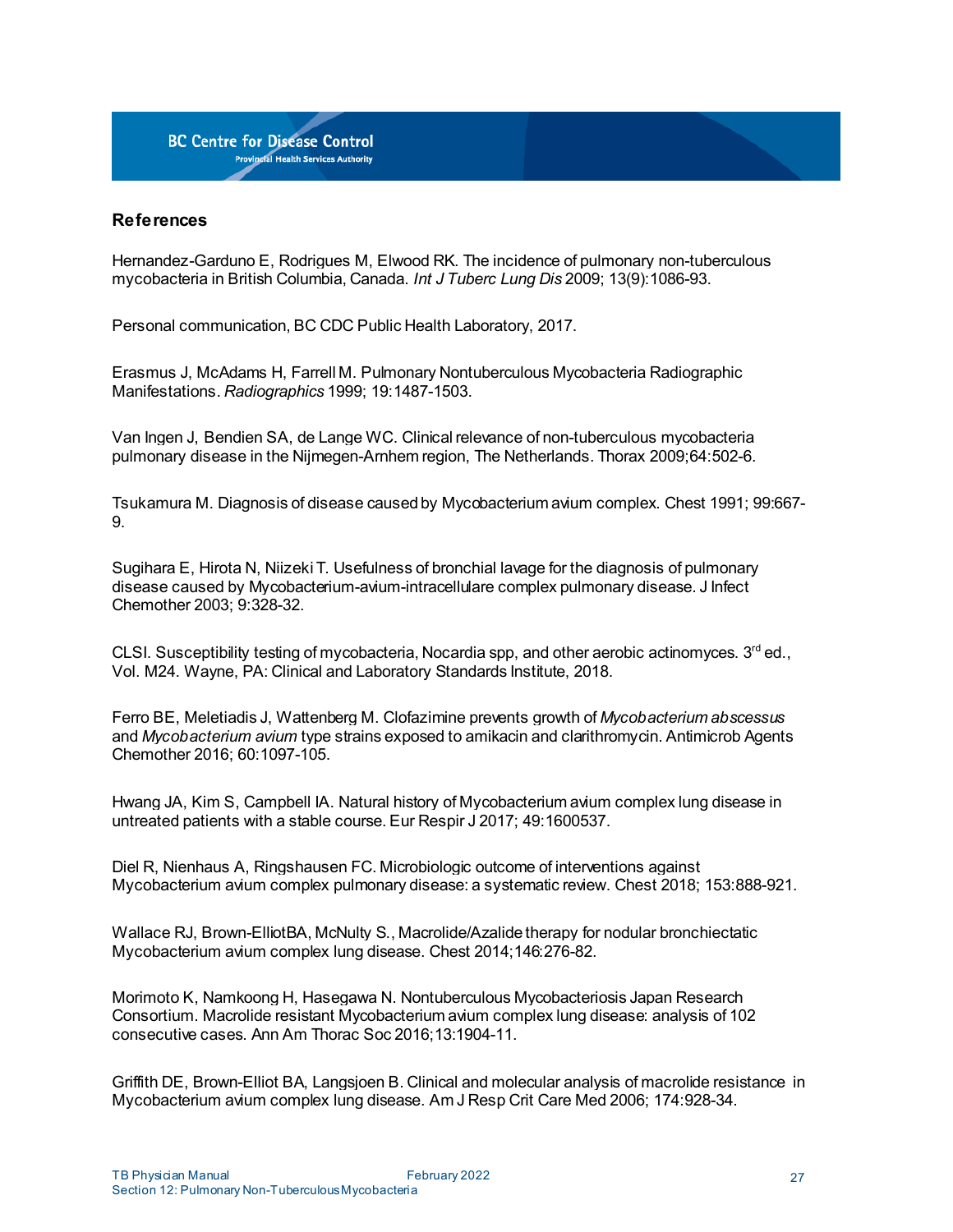Pasipanodya JG, Ogbonna D, DeshpandeD. Metaanalyses and the evidence base for microbial outcomes in the treatment of pulmonary Mycobacterium avium-intracellulare complex disease. J Antimicrob Chemother 2017; 72:i13-i19.

Daley CL, Iaccarino KM, Lange C. Treatment of Nontuberculous Mycobacterial Pulmonary Disease: An Official ATS/ERS/ESCMID/IDSA ClinicalPractice Guideline: Executive Summary. Clin Infect Dis 2020: 1-36.

Kobashi Y, Matsushima T, Oka M. A double-blind randomized study of aminoglycoside infusion with combined therapy for pulmonary *Mycobacterium avium* complex disease. Respir Med 2007; 101:130-8.

Olivier KN, Griffith DE, Eagle G. Randomized trial of liposomal amikacin for inhalation in nontuberculous mycobacterial lung disease. Am J Respir Crit Care Med 2017; 195:814-23.

Griffith DE, Eagle G, Thomson R. Amikacin liposomal inhalation suspension for treatment-refractory lung disease caused by Mycobacterium avium complex (COVERT). A prospective open-label randomized study. Am J Respir Crit Care Med 2018; 198:1559-69.

Gordon FM, Sullam PM, Shafran SD. A randomized, placebo controlled study of rifabutin added to a regimen of clarithromycin and ethambutol for treatment of disseminated infection with Mycobacterium avium complex. Clin Infect Dis 1999; 28:1080-5.

Ahn CH, Lowell JR, Ahn SS. Chemotherapy for pulmonary disease due to M. kansasii: efficacies of some individual drugs. Rev Infect Dis 1981; 3:1028-34.

Zimmerman P, Ziesenitz V, Curtis N. The Immunomodulatory Effects of Macrolides – A Systematic Review of the Underlying Mechanisms. Front Immuno 2018; 9: 302.

Jarand J, Davis JP, Cowie RL. Long-term Follow-up of Mycobacterium avium Complex Lung Disease in Patients Treated With Regimens Including Clofazimine and/or Rifampin. Chest 2016; 149(5):1285-93.

Field SK, Cowie RL. Treatment of *Mycobacterium avium-intracellulare* complex lung disease with a macrolide, ethambutol, and clofazimine. Chest 2003:1482–1486.

Cariello PF, Kwak EJ, Abdel-Massih RC. Safety and tolerability of clofazimine as salvage therapy for atypical mycobacterial infection in solid organ transplant recipients. Transpl Infect Dis 2015; 17:111– 118.

Shen GH, Wu BD, Hu ST. High efficacy of clofazimine and its synergistic effect with amikacin against rapidly growing mycobacteria. Int J Antimicrob Agents 2010; 35:400–404.